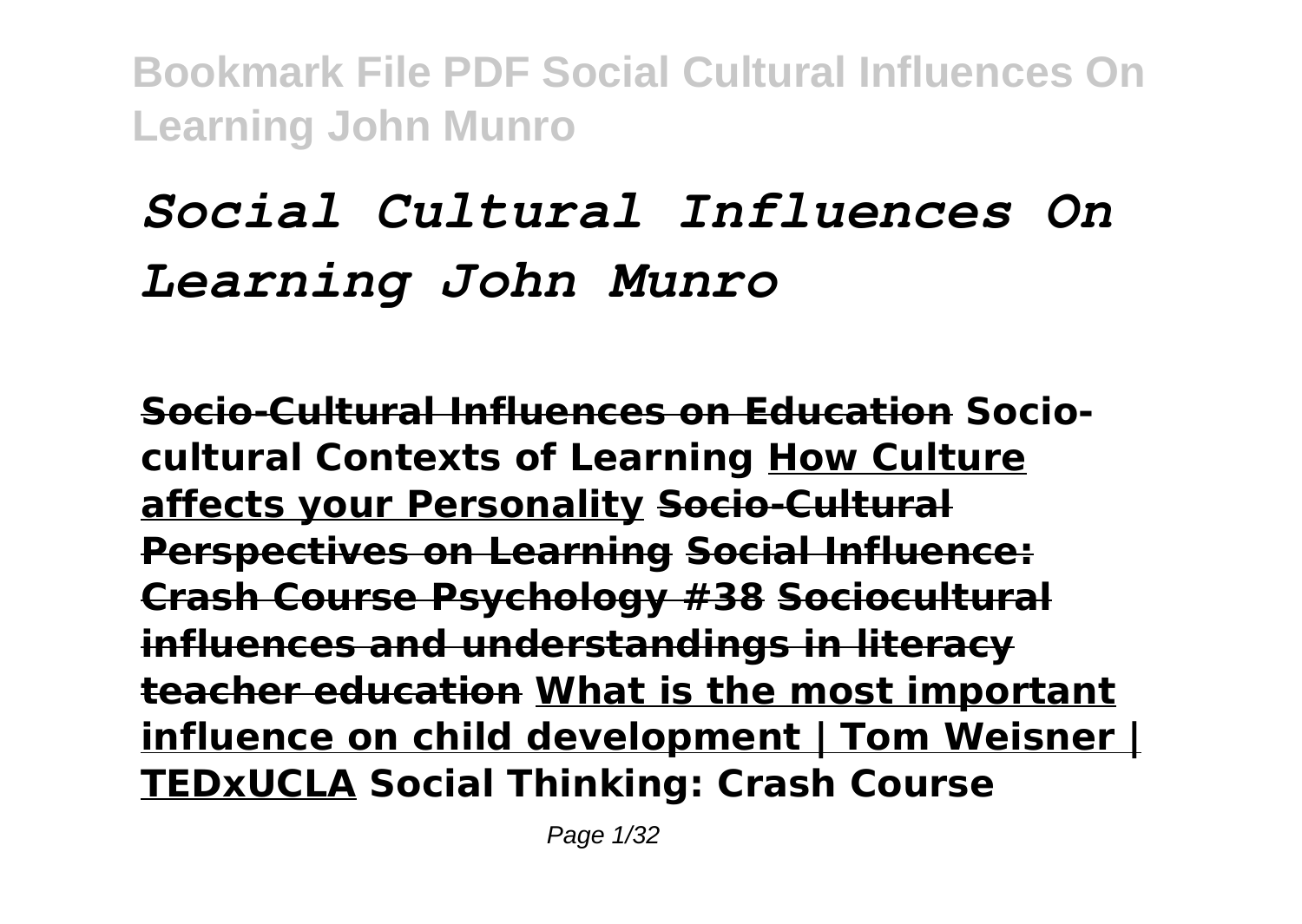**Psychology #37 Bringing Cultural Context and Self-Identity into Education: Brian Lozenski at TEDxUMN** *5 Books That'll Change Your Life | Book Recommendations | Doctor Mike INVISIBLE INFLUENCE: The Hidden Forces that Shape Behavior by Jonah Berger Cultural Influences in Children's Play* **Trauma and Addiction: Crash Course Psychology #31 Let's Talk About Sex: Crash Course Psychology #27 Social Psychology: Social Influence Factors Part I What is the Role of Culture in Education? Who are you, really? The puzzle of personality | Brian Little Rethinking Challenging Kids-Where There's a Skill There's a Way | J. Stuart Ablon |** Page 2/32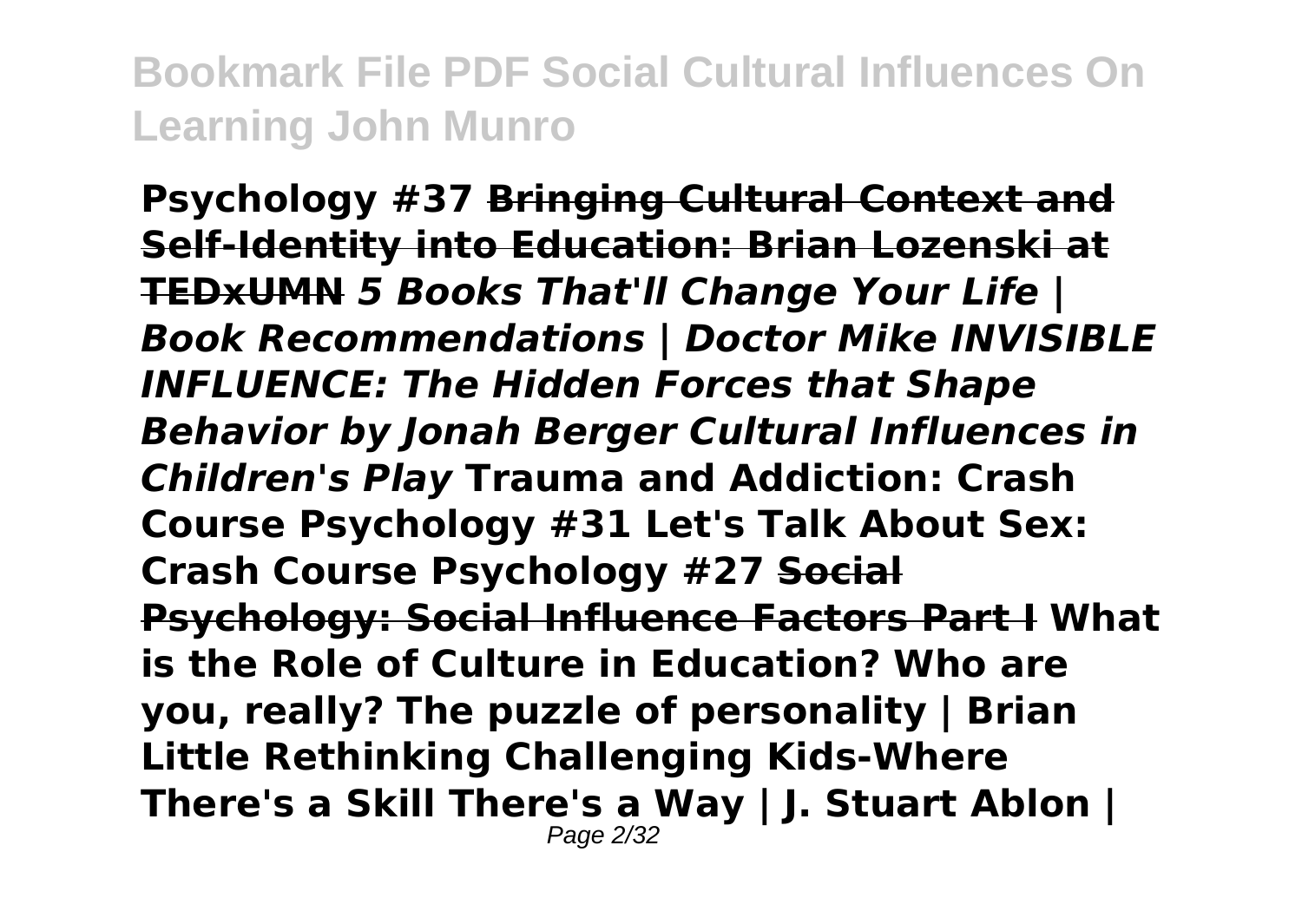**TEDxBeaconStreet How Culture Drives Behaviours | Julien S. Bourrelle | TEDxTrondheim Strategies for Teaching Culturally Diverse Students Vygotsky's Sociocultural Theory How Social Media Shapes Identity | Ulrike Schultze | TEDxSMU BE Chat: Capitalizing on Cultural Currency and Social Influence #BEsummit**

**Culture and society | Society and Culture | MCAT | Khan Academy**

**Science Of Persuasion***How culture may impact behavior in the classroom Wheel of Time | Religious \u0026 Cultural Influences In The Books | My Cultural Heritage Discoveries* **Sex** Page 3/32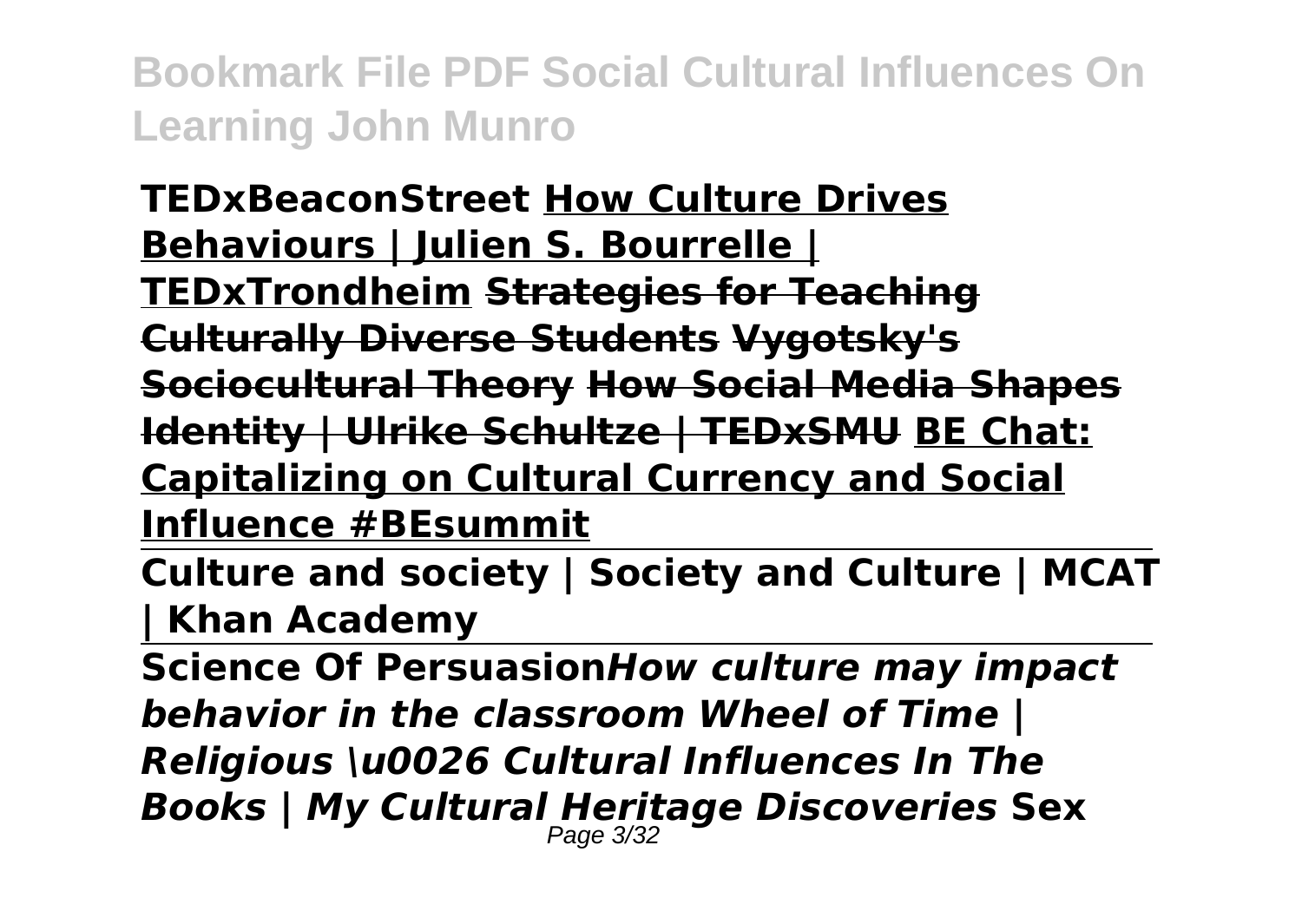**and Gender - Socio-Cultural Influences How language shapes the way we think | Lera Boroditsky TrillEDU: Culturally Responsive Pedagogy... | Jeffrey Dessources | TEDxNewJerseyCityUniversity Social Cultural Influences On Learning**

**In any cultural setting not just in teaching and learning environment the three factors that should prevail are: collaboration, cooperation and communication (P.Amanda,2014). Of all these elements collaboration has been proven to be most effective as we learn better by putting our different strengths together and supporting one another to improve our**

Page 4/32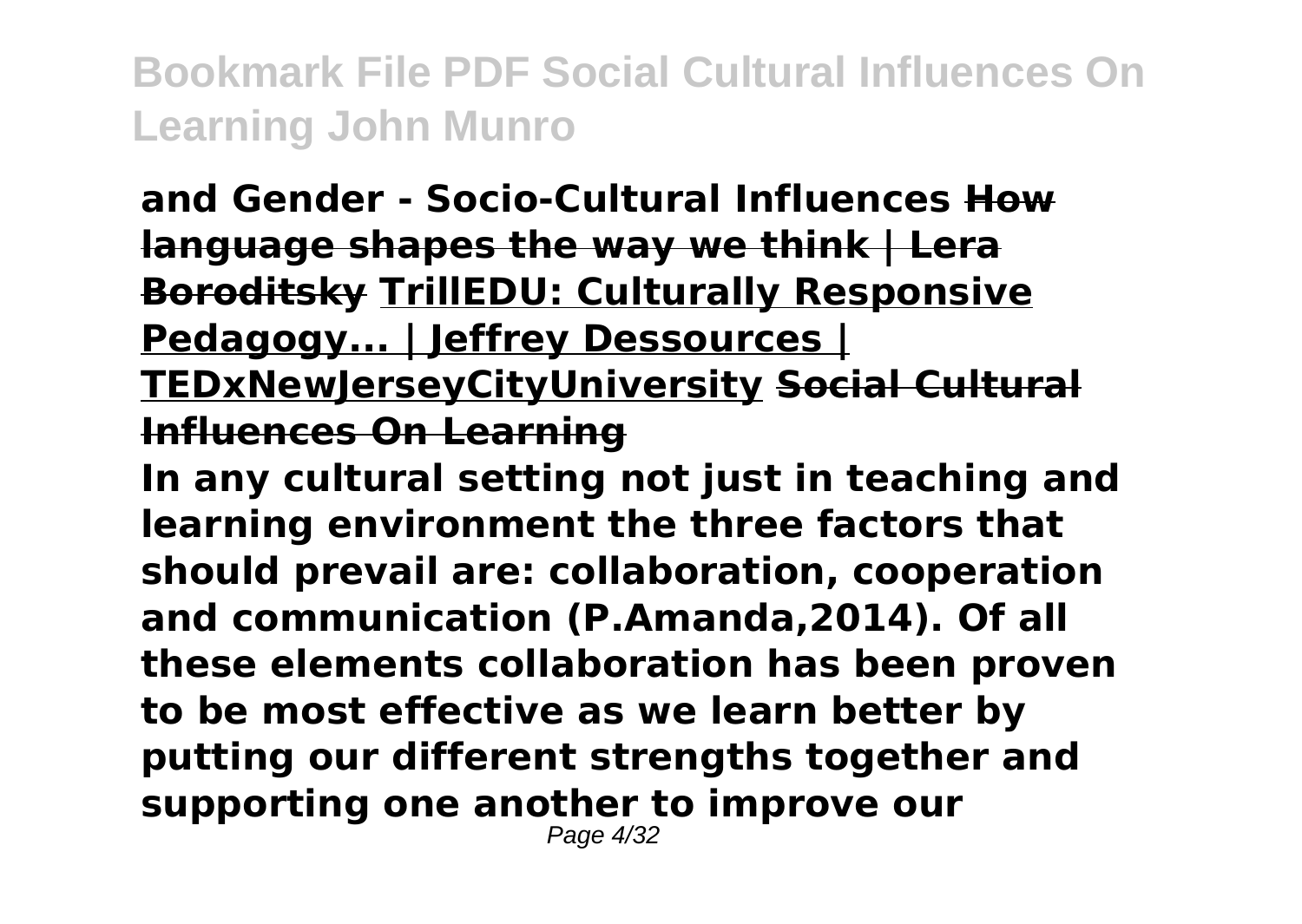**weaknesses.**

**Personal, Social and Cultural Factors Influencing Learners Social-cultural influences on learning John Munro The aim of this unit is to consider how the culture influences learning. It examines the following main questions • How cultures teach learners what and how to think. • How the knowledge taught in formal education is culturally determined • The beliefs cultures have about how learning occurs.**

**Social-cultural influences on learning John** Page 5/32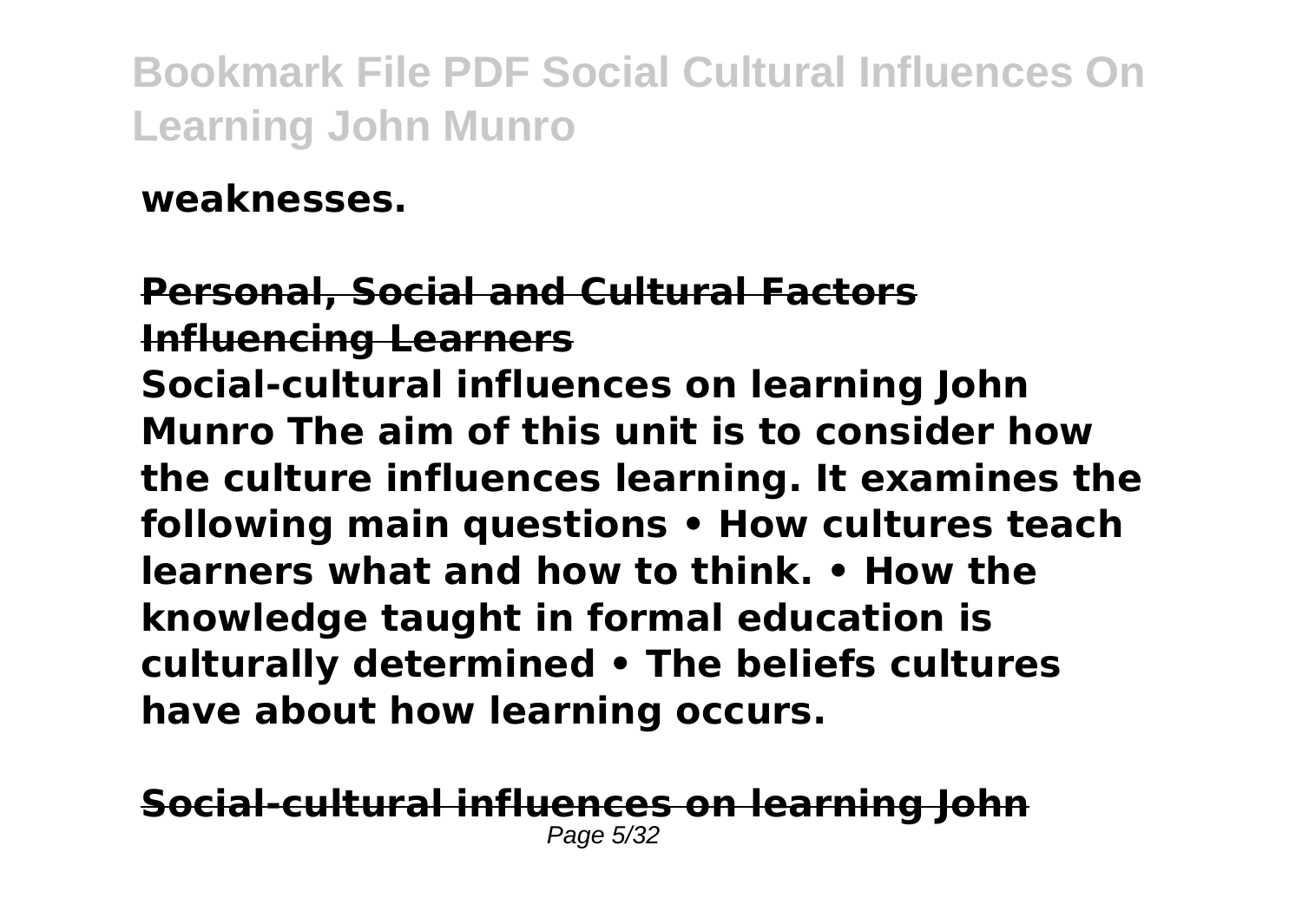#### **Munro**

**Sociocultural theory focuses not only how adults and peers influence individual learning, but also on how cultural beliefs and attitudes affect how learning takes place. According to Vygotsky, children are born with basic biological constraints on their minds. Each culture, however, provides "tools of intellectual adaptation."**

**What Is Sociocultural Theory? - Verywell Mind Three themes are often identified with Vygotsky's ideas of sociocultural learning: (1) human development and learning originate in** Page 6/32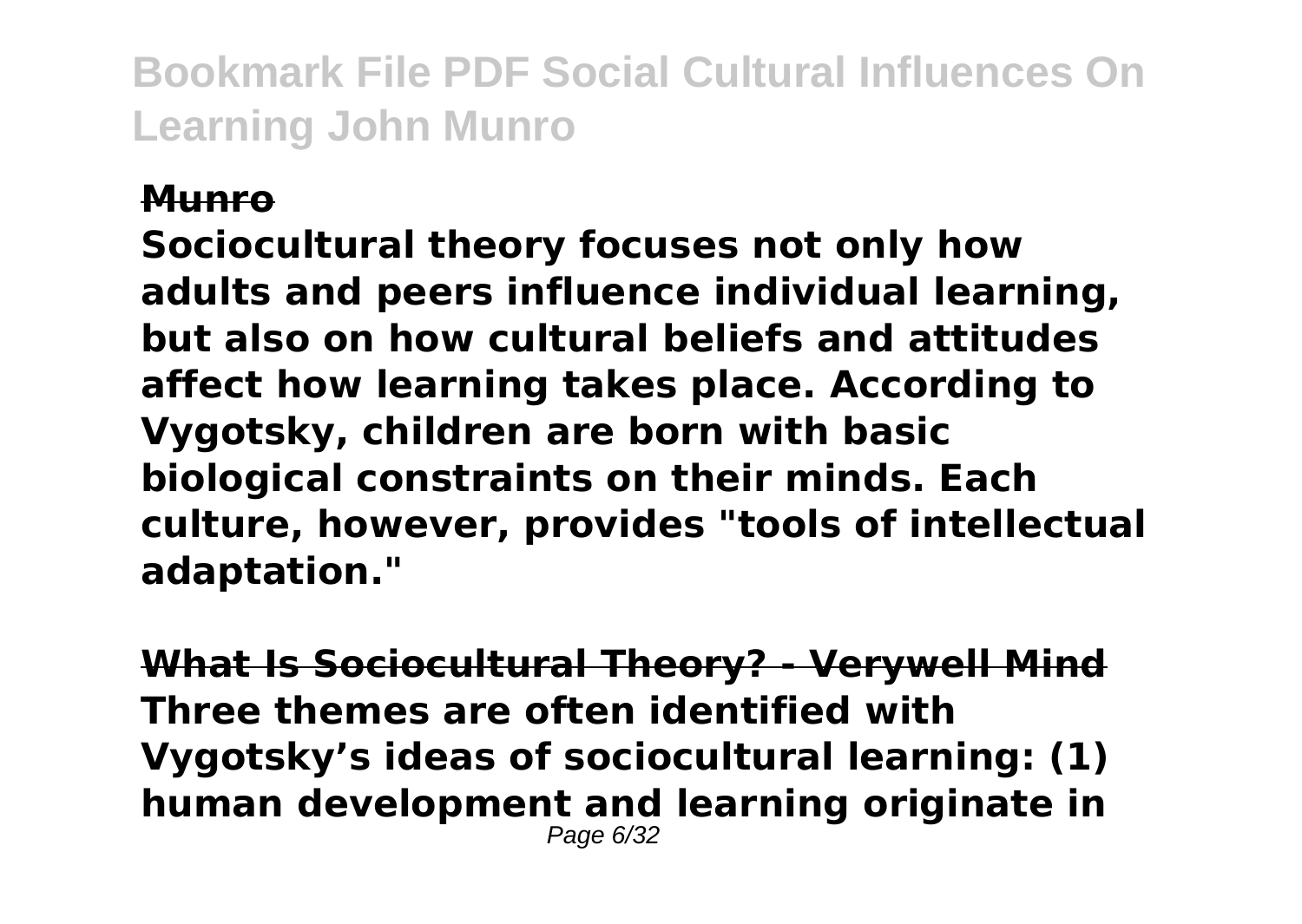**social, historical, and cultural interactions, (2) use of psychological tools, particularly language, mediate development of higher mental functions, and (3) learning occurs within the Zone of Proximal Development.**

### **Sociocultural Perspectives of Learning – Foundations of ...**

**Culture is a social construct, not genetic, and most students have at least three: home, peer, and school. The language and behaviors for each one is different, and for many students, the language at home is so divergent that entering school is like going to a foreign** Page 7/32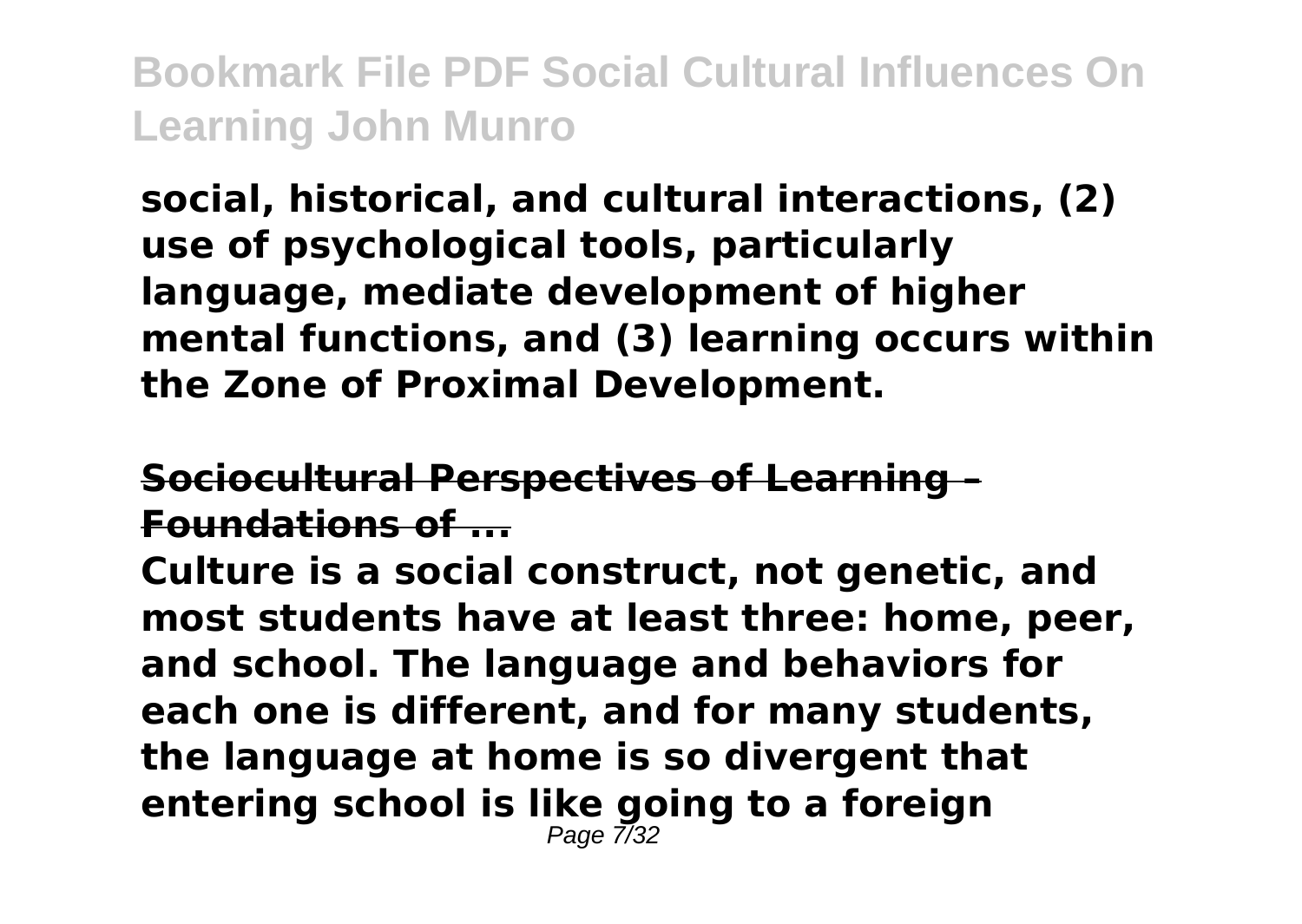#### **country and speaking a new language.**

**How does culture impact our ability to learn? Children's interaction with their parents often acts as the archetype of how to behave around others – learning a variety of socio-cultural rules, expectations and taboos. For example, young...**

**How culture influences children's development The society and culture in which one grows up influence everything from developmental milestones and parenting styles to what kinds of hardship one is more likely to face. While** Page 8/32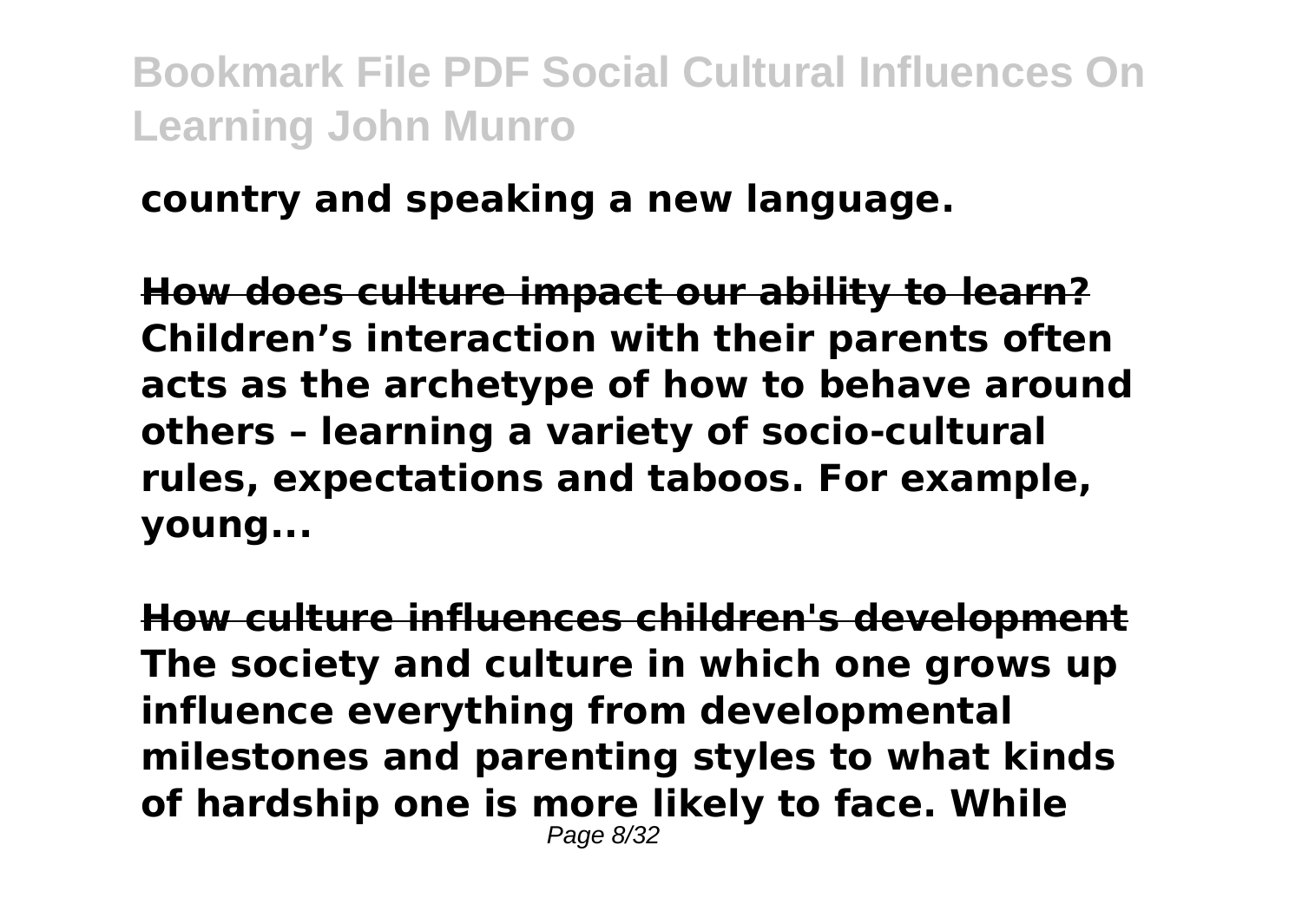**biological milestones such as puberty tend to be universal across cultures, social milestones, such as the age at which children begin formal schooling or individuate from their parents, can differ greatly from one ...**

## **Cultural and Societal Influences on Child Development ...**

**Social Factors in Learning. Learning is greatly influenced by our interactions with significant others and begins immediately at birth. Our first and most primary relationship is with our parents, especially our mothers, and then with our families.**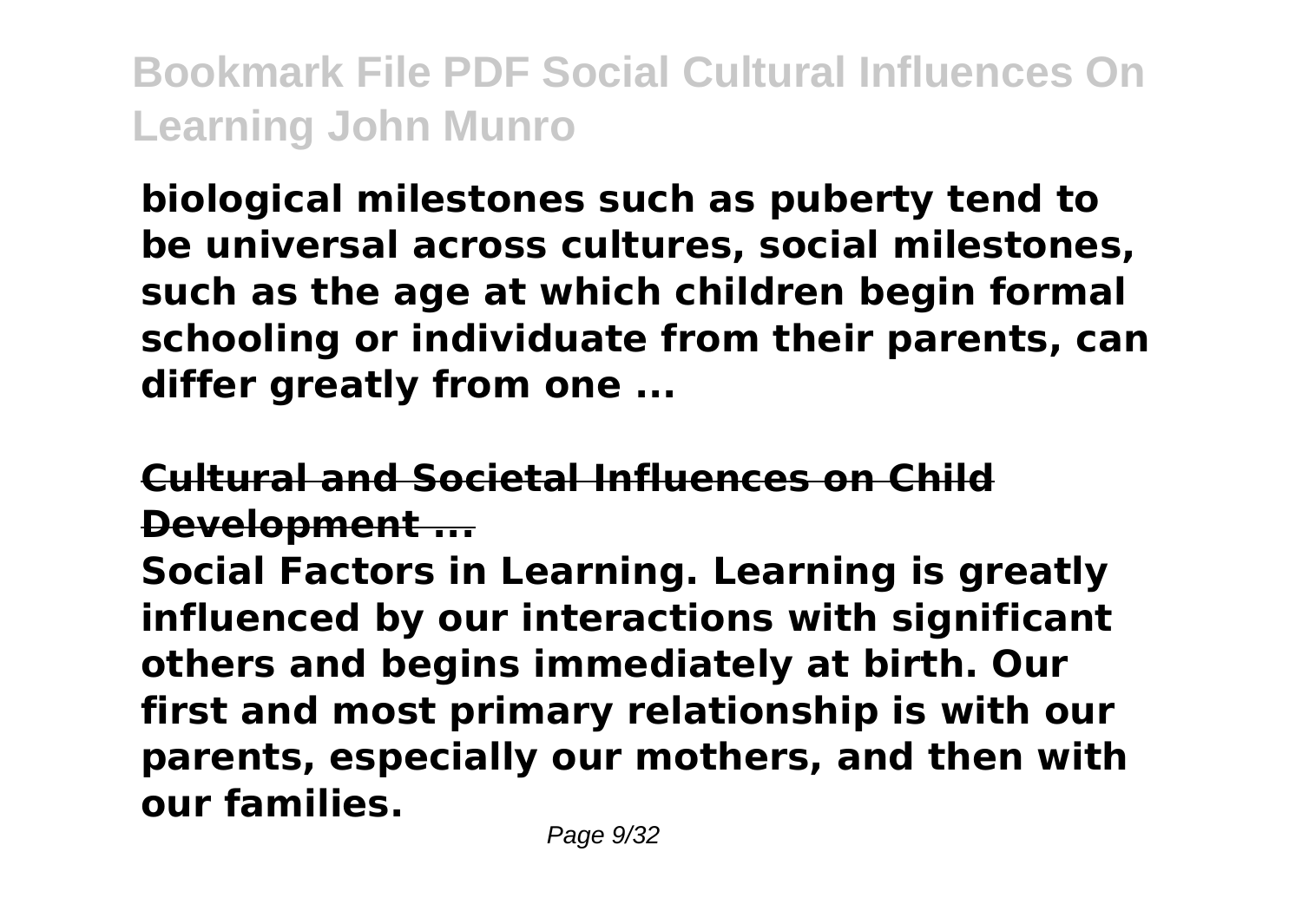### **Social Factors in Learning | The Clarken Chronicles**

**Social Influences on Cognitive Development Like Piaget, Vygotsky believes that young children are curious and actively involved in their own learning and the discovery and development of new understandings/schema.**

**Lev Vygotsky's Sociocultural Theory | Simply Psychology Social Factors. Personality, self-perception and self-motivation are examples of social indicators that impact motor-skill development** Page 10/32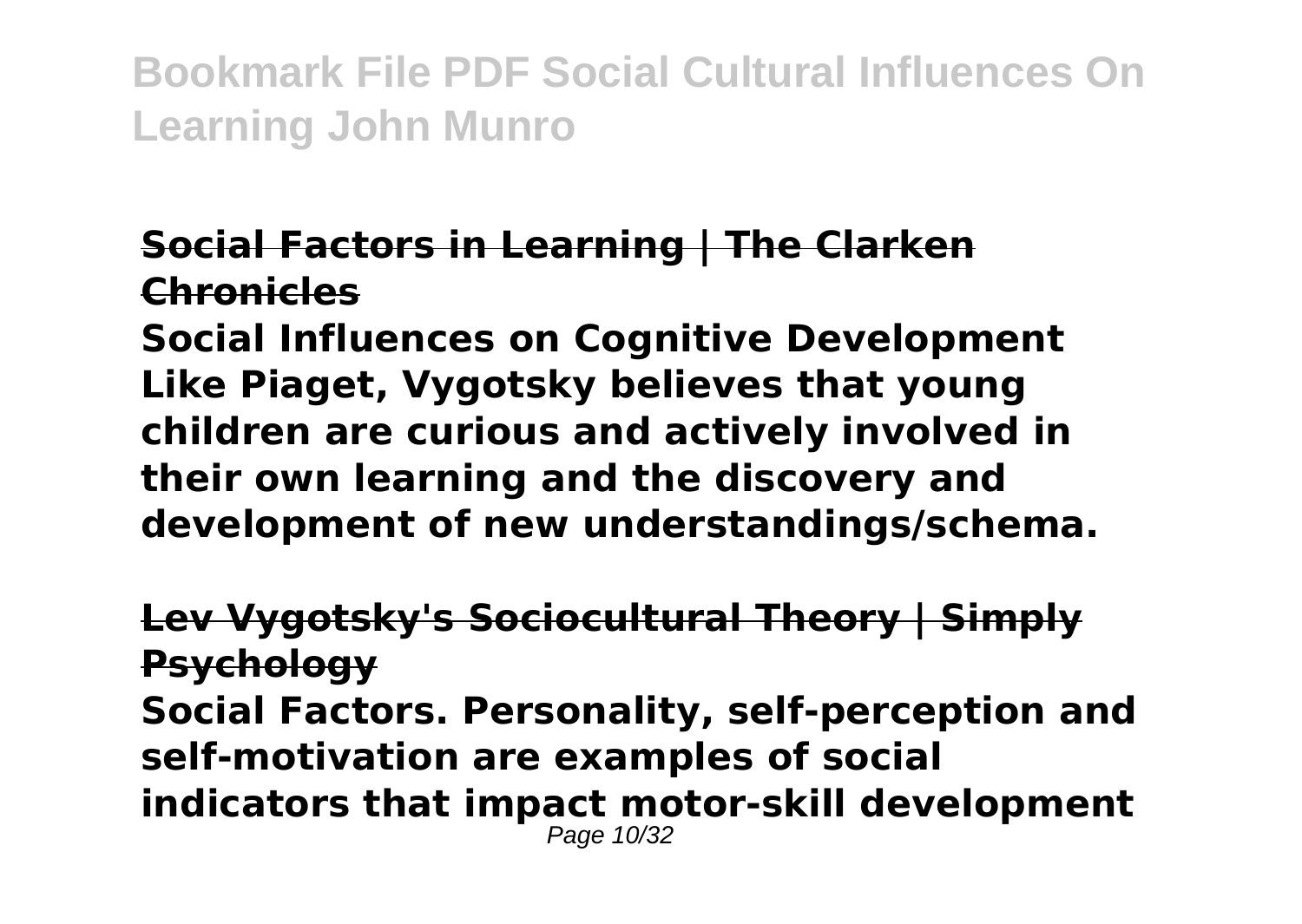**1. Albert Bandura, whose social learning theory focuses on how children learn in all areas of development, suggests that children who believe they can acquire new skills are more likely to try harder when challenged, less likely to become discouraged and more likely to positively react to learning experiences.**

#### **Environmental, Cultural and Social Factors That Influence ...**

**The Social Learning theory is based on the idea that people learn from one another by observation, imitation, and modelling (Oates et al. 2005). According to Bandura as cited in** Page 11/32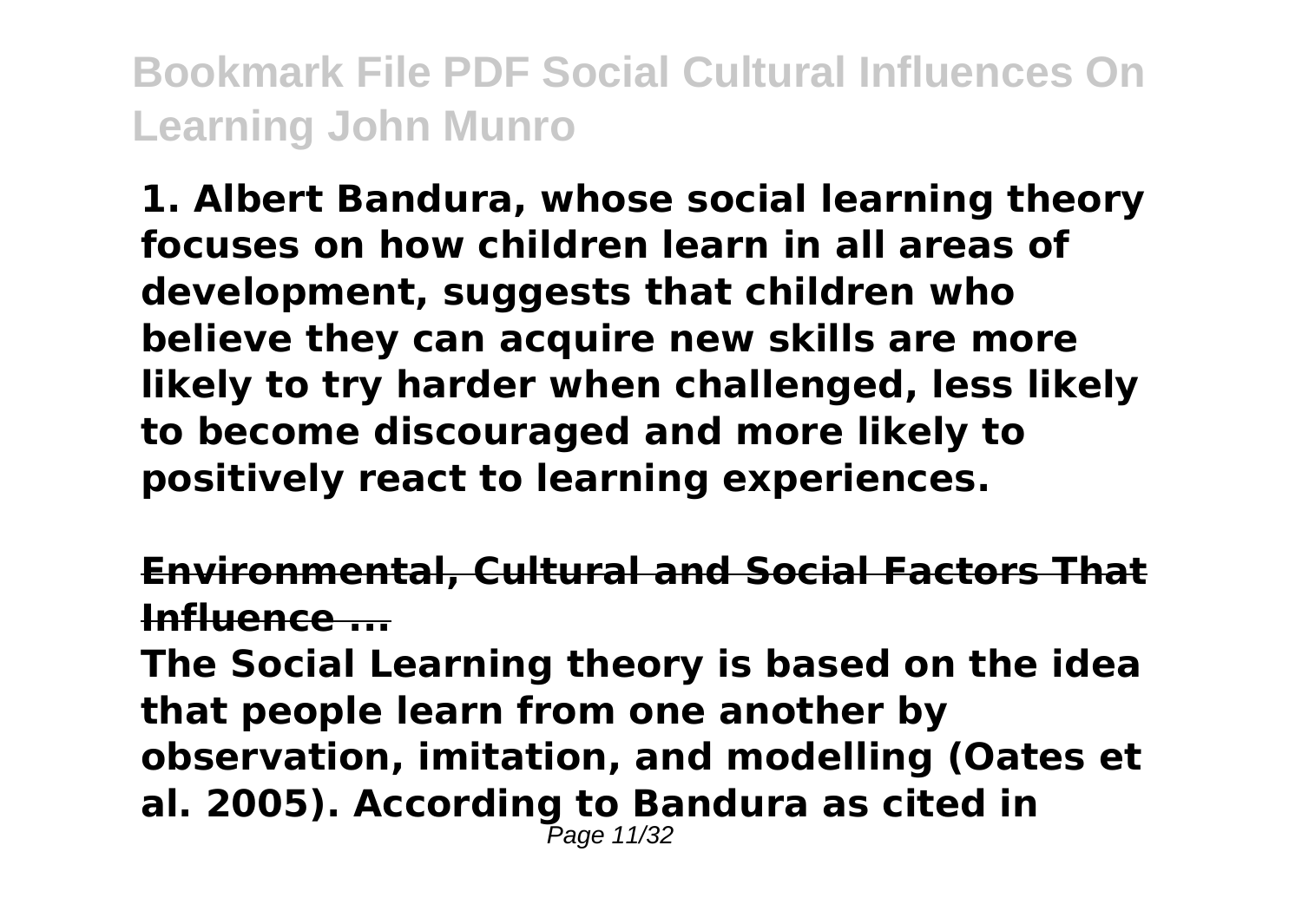**Oates et al (2005) people learn from watching and imitating the behaviour and attitudes they see in others and the outcomes of those behaviours.**

# **The role of social influences on childrens learning**

**Kids from many Latin American and Asian cultures show respect by avoiding the glance of authority figures. A teacher who's unfamiliar with this cultural norm, however, might interpret the lack of eye contact as just the opposite — a sign of disrespect.**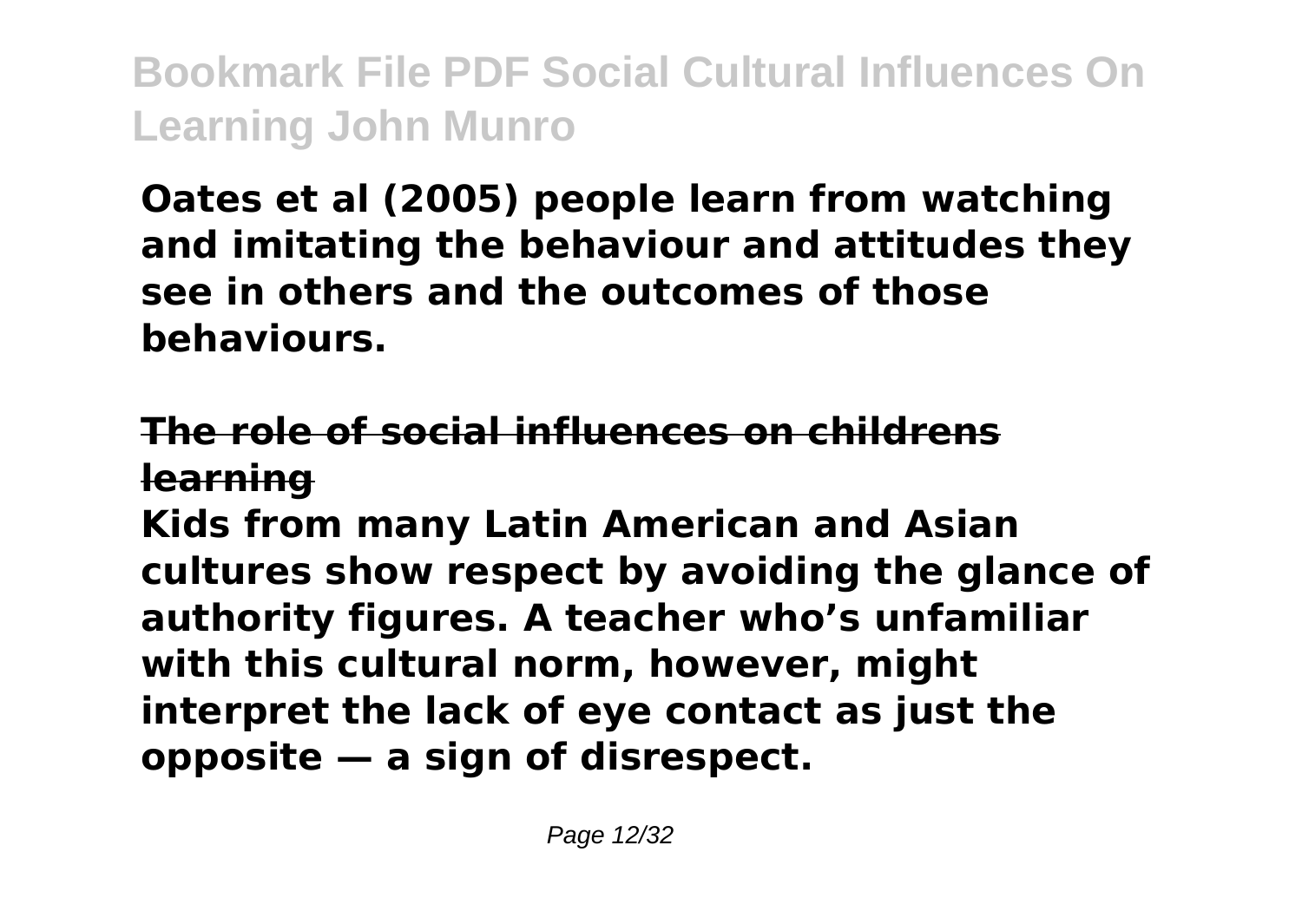#### **How cultural differences may affect student performance ...**

**These cultural factors or elements have their roots in the culture of a particular society. When comprehending cultural factors, it is vital to have an understanding of culture. A culture encompasses the system of values, attitudes, beliefs, norms, mores, and taboos in society.**

#### **Difference Between Social and Cultural Factors | Compare ...**

**A favorable mental attitude facilitates learning. The factor of interest is very closely related in nature to that of symbolic drive and reward. 5.** Page 13/32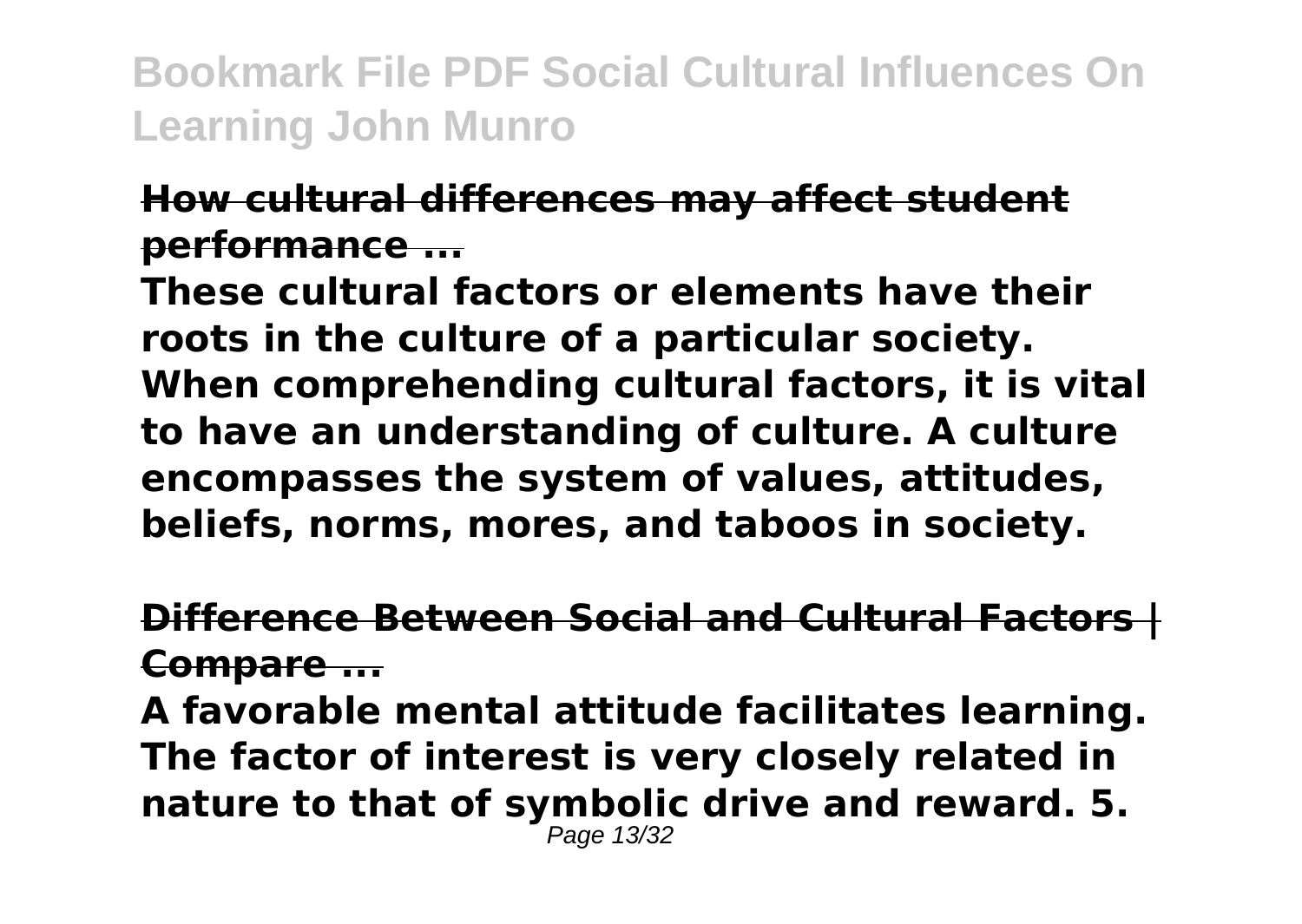**Emotional and social factors: Personal factors, such as instincts and emotions, and social factors, such as cooperation and rivalry, are directly related to a complex psychology of motivation.**

### **7 Important Factors that May Affect the Learning Process**

**Culture is a critical component of any learning environment. It is important to be aware of the influence of culture within any particular learning context, and to try and shape that culture as much as possible towards supporting the kind of learning environment that you** Page 14/32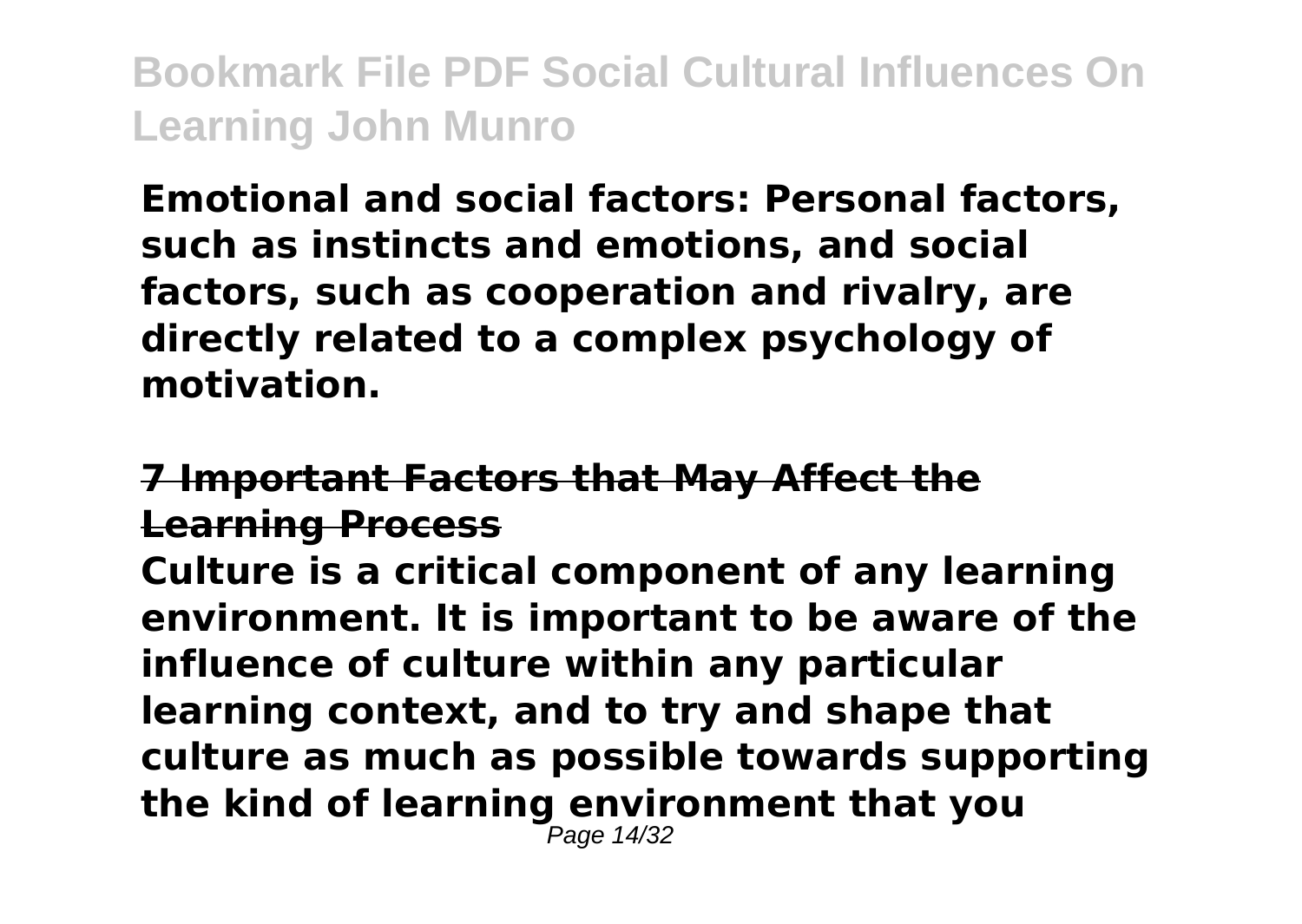### **believe will be most effective.**

### **A.9 Culture and learning environments – Teaching in a ...**

**Introduction to the sociocultural approach and an exploration of how our culture influences the way in which we learn and think. Psychology is a broad area of study with several theories and schools of thought that help us understand and make sense of human behavior.**

**Sociocultural Approach - Psychologist World Social and Cultural Influences. ... But the same idea applies to simply learning their first** Page 15/32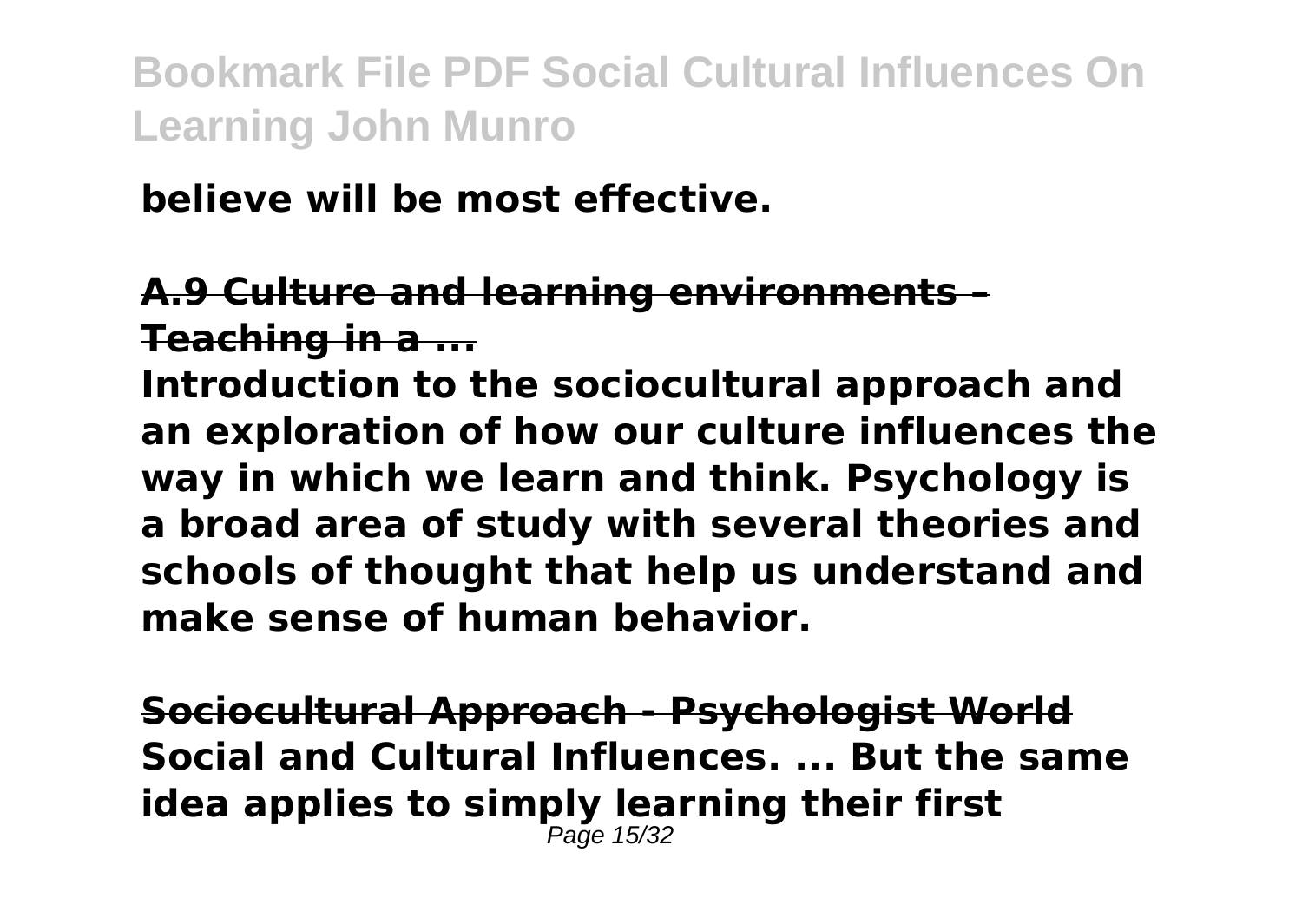**language. Children who have more experiences, from museums, to travel, to interactions in the park, are ...**

### **Historical & Social Influences on Language Acquisition ...**

**Marisa\_Sias/Pixabay Sociocultural factors include people's ways of living, values and customs. As a society, it is important to understand these factors for many reasons. Businesses use them to market their products, teachers use these factors to instruct and researchers examine these factors to study public policies.**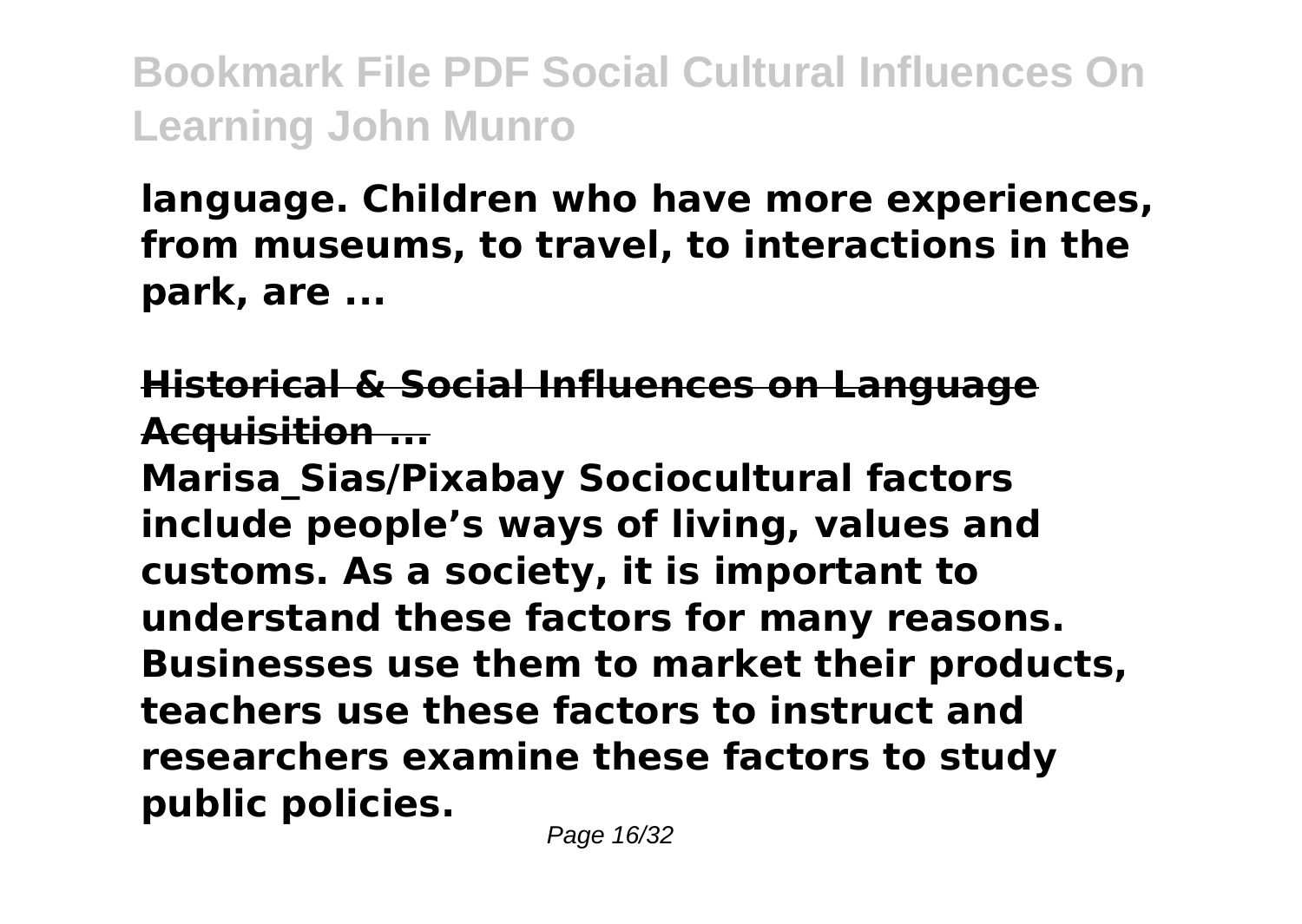**Socio-Cultural Influences on Education Sociocultural Contexts of Learning How Culture affects your Personality Socio-Cultural Perspectives on Learning Social Influence: Crash Course Psychology #38 Sociocultural influences and understandings in literacy teacher education What is the most important influence on child development | Tom Weisner | TEDxUCLA Social Thinking: Crash Course Psychology #37 Bringing Cultural Context and Self-Identity into Education: Brian Lozenski at** Page 17/32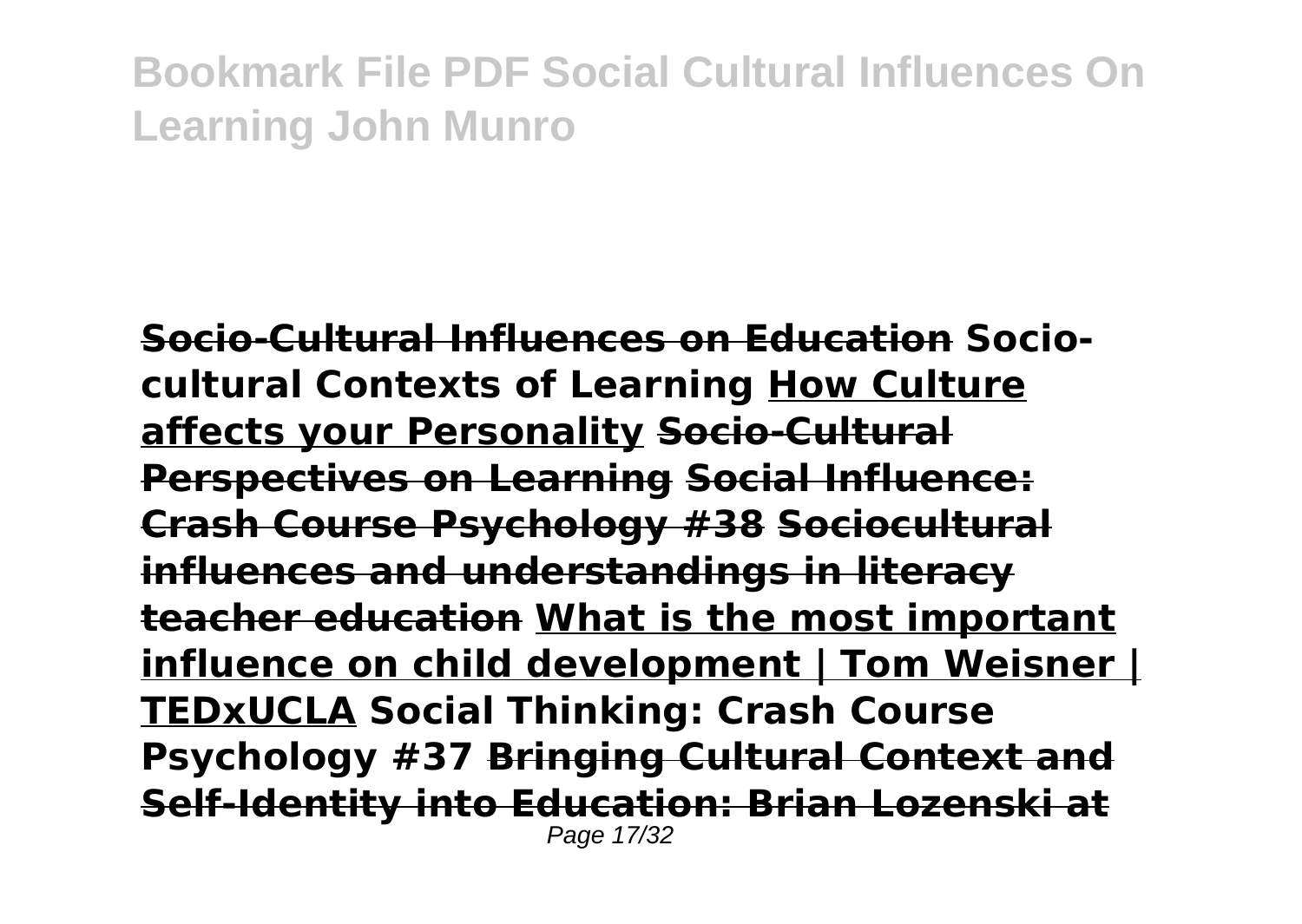**TEDxUMN** *5 Books That'll Change Your Life | Book Recommendations | Doctor Mike INVISIBLE INFLUENCE: The Hidden Forces that Shape Behavior by Jonah Berger Cultural Influences in Children's Play* **Trauma and Addiction: Crash Course Psychology #31 Let's Talk About Sex: Crash Course Psychology #27 Social Psychology: Social Influence Factors Part I What is the Role of Culture in Education? Who are you, really? The puzzle of personality | Brian Little Rethinking Challenging Kids-Where There's a Skill There's a Way | J. Stuart Ablon | TEDxBeaconStreet How Culture Drives Behaviours | Julien S. Bourrelle |**

Page 18/32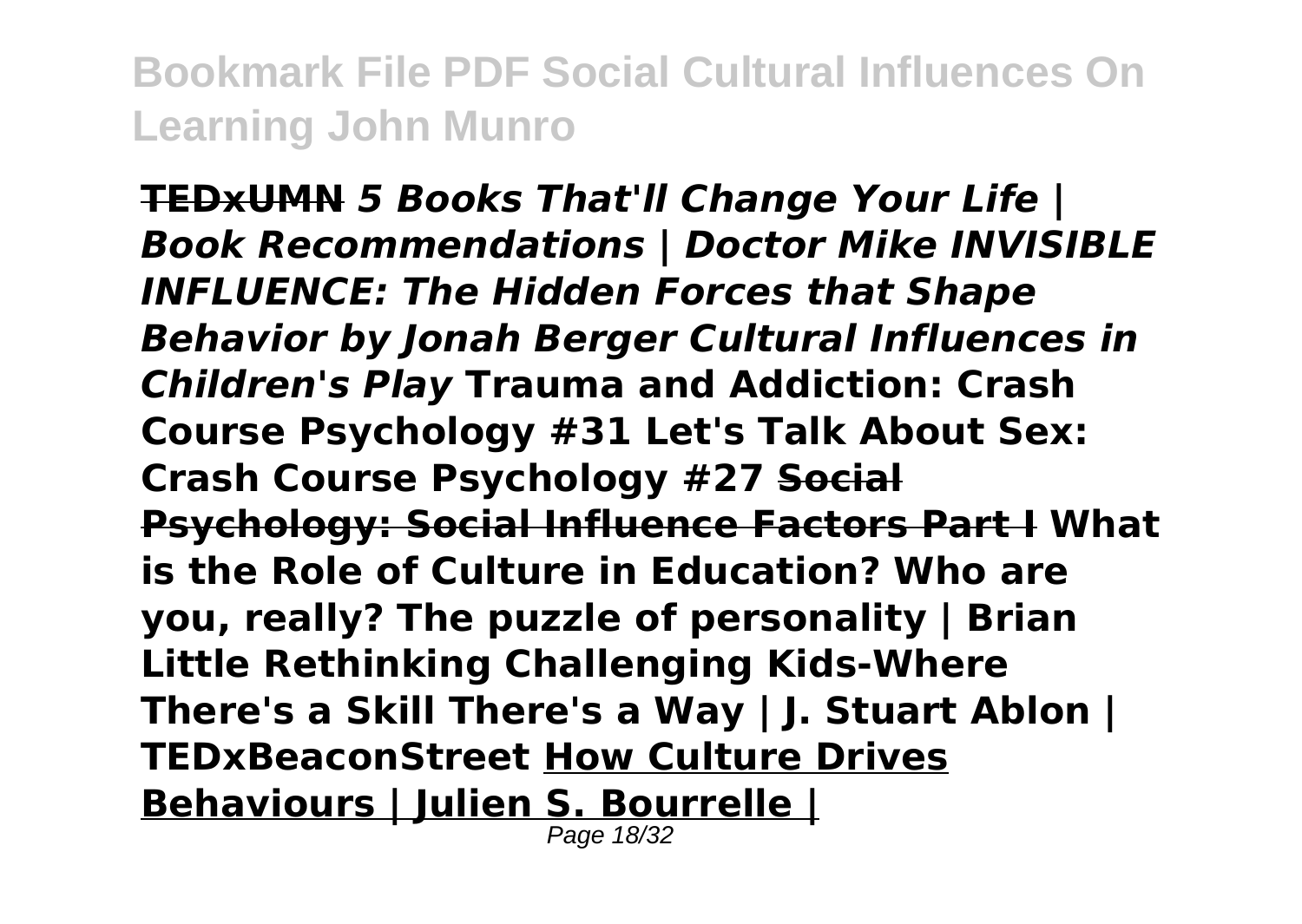**TEDxTrondheim Strategies for Teaching Culturally Diverse Students Vygotsky's Sociocultural Theory How Social Media Shapes Identity | Ulrike Schultze | TEDxSMU BE Chat: Capitalizing on Cultural Currency and Social Influence #BEsummit**

**Culture and society | Society and Culture | MCAT | Khan Academy**

**Science Of Persuasion***How culture may impact behavior in the classroom Wheel of Time | Religious \u0026 Cultural Influences In The Books | My Cultural Heritage Discoveries* **Sex and Gender - Socio-Cultural Influences How language shapes the way we think | Lera** Page 19/32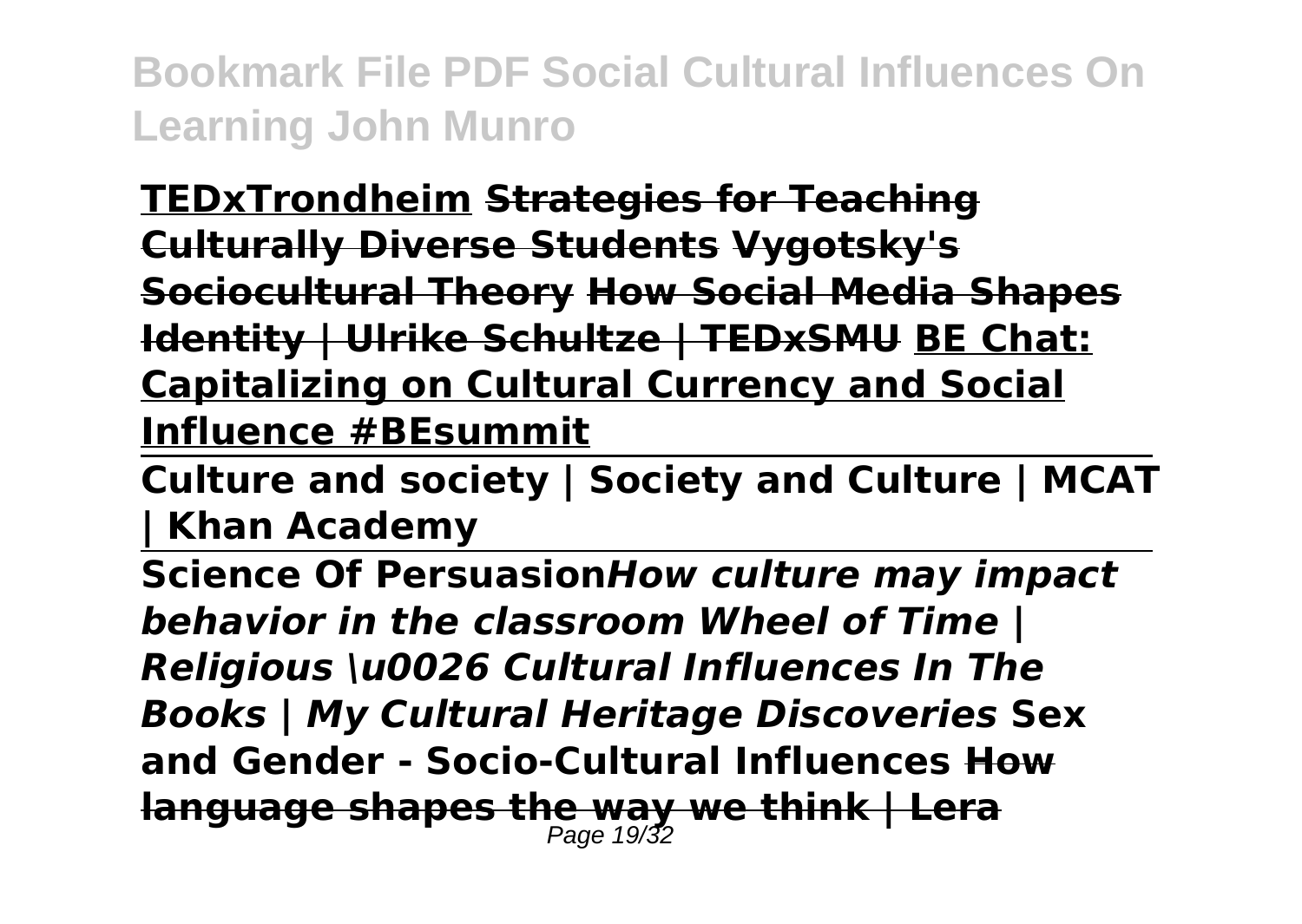**Boroditsky TrillEDU: Culturally Responsive Pedagogy... | Jeffrey Dessources | TEDxNewJerseyCityUniversity Social Cultural Influences On Learning In any cultural setting not just in teaching and learning environment the three factors that should prevail are: collaboration, cooperation and communication (P.Amanda,2014). Of all these elements collaboration has been proven to be most effective as we learn better by putting our different strengths together and supporting one another to improve our weaknesses.**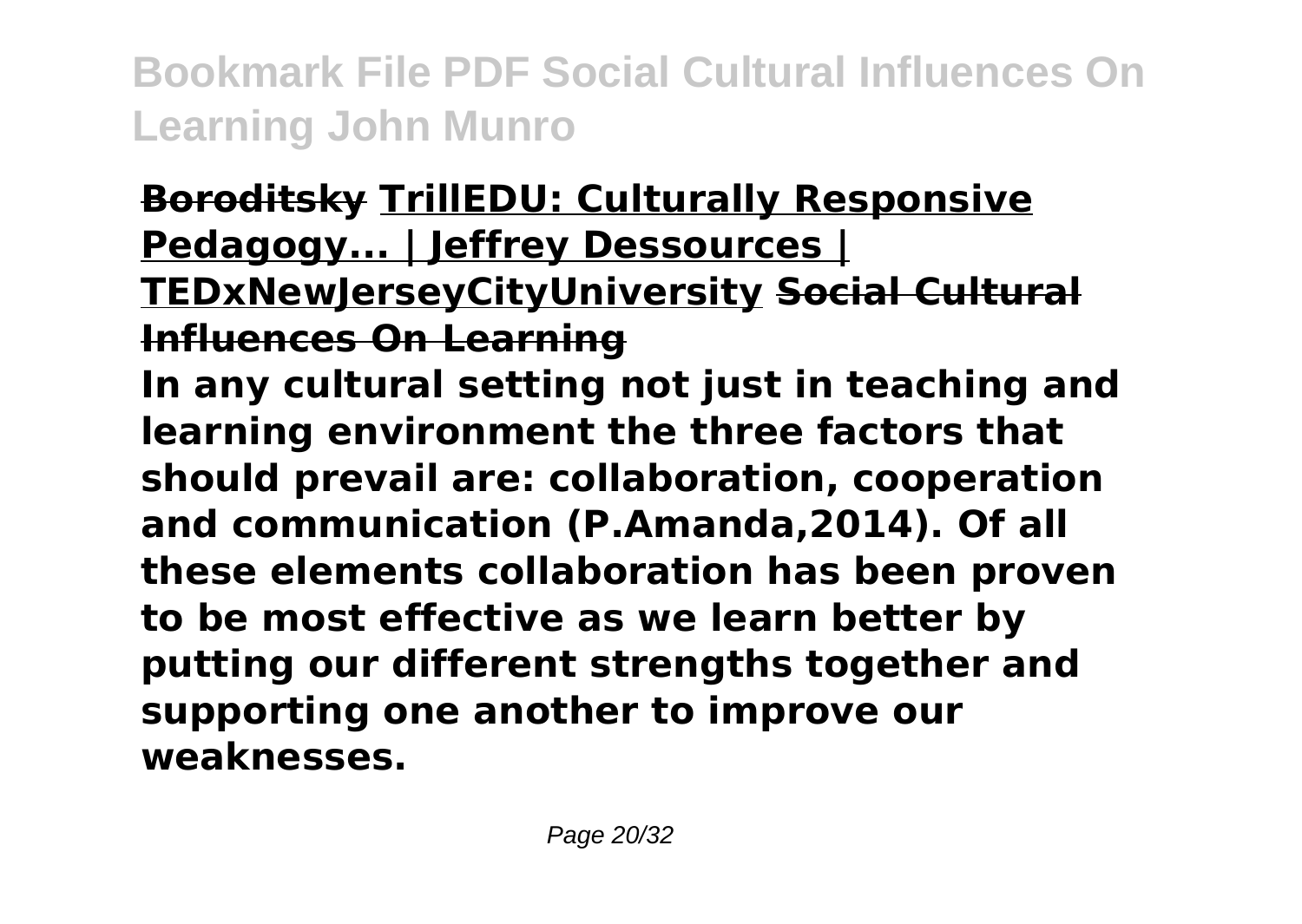### **Personal, Social and Cultural Factors Influencing Learners**

**Social-cultural influences on learning John Munro The aim of this unit is to consider how the culture influences learning. It examines the following main questions • How cultures teach learners what and how to think. • How the knowledge taught in formal education is culturally determined • The beliefs cultures have about how learning occurs.**

**Social-cultural influences on learning John Munro Sociocultural theory focuses not only how Page 21/32**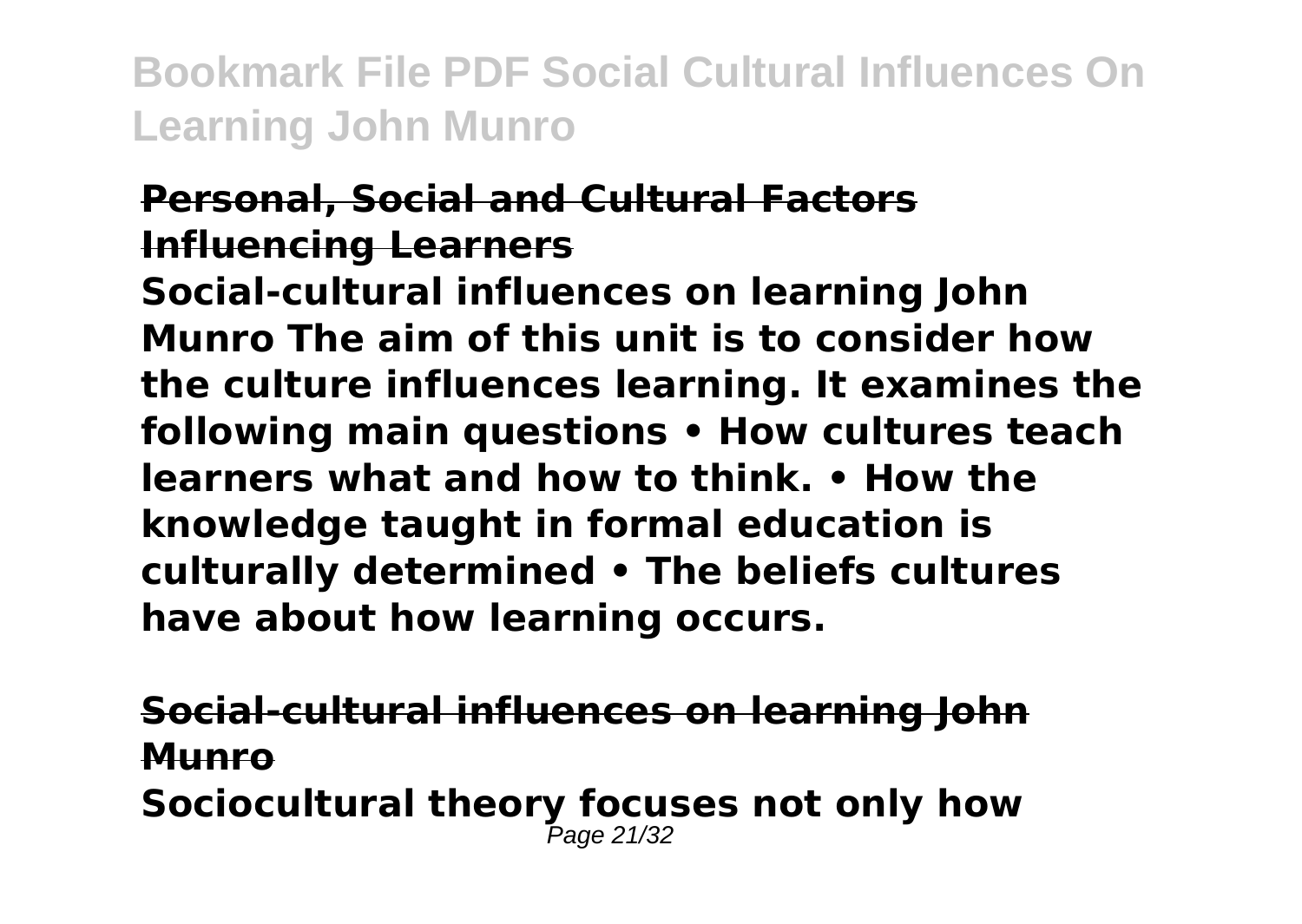**adults and peers influence individual learning, but also on how cultural beliefs and attitudes affect how learning takes place. According to Vygotsky, children are born with basic biological constraints on their minds. Each culture, however, provides "tools of intellectual adaptation."**

**What Is Sociocultural Theory? - Verywell Mind Three themes are often identified with Vygotsky's ideas of sociocultural learning: (1) human development and learning originate in social, historical, and cultural interactions, (2) use of psychological tools, particularly** Page 22/32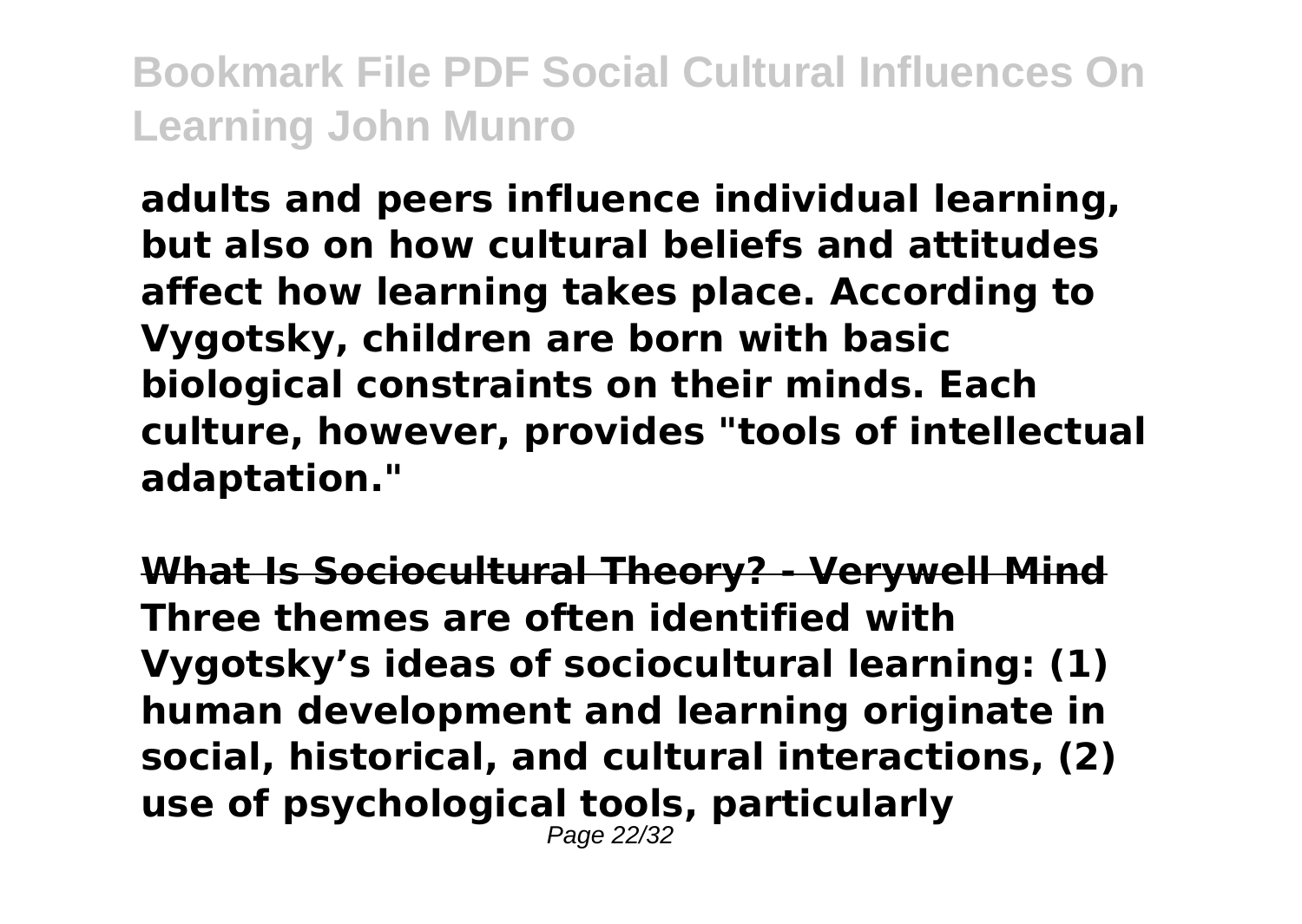# **language, mediate development of higher mental functions, and (3) learning occurs within the Zone of Proximal Development.**

## **Sociocultural Perspectives of Learning – Foundations of ...**

**Culture is a social construct, not genetic, and most students have at least three: home, peer, and school. The language and behaviors for each one is different, and for many students, the language at home is so divergent that entering school is like going to a foreign country and speaking a new language.**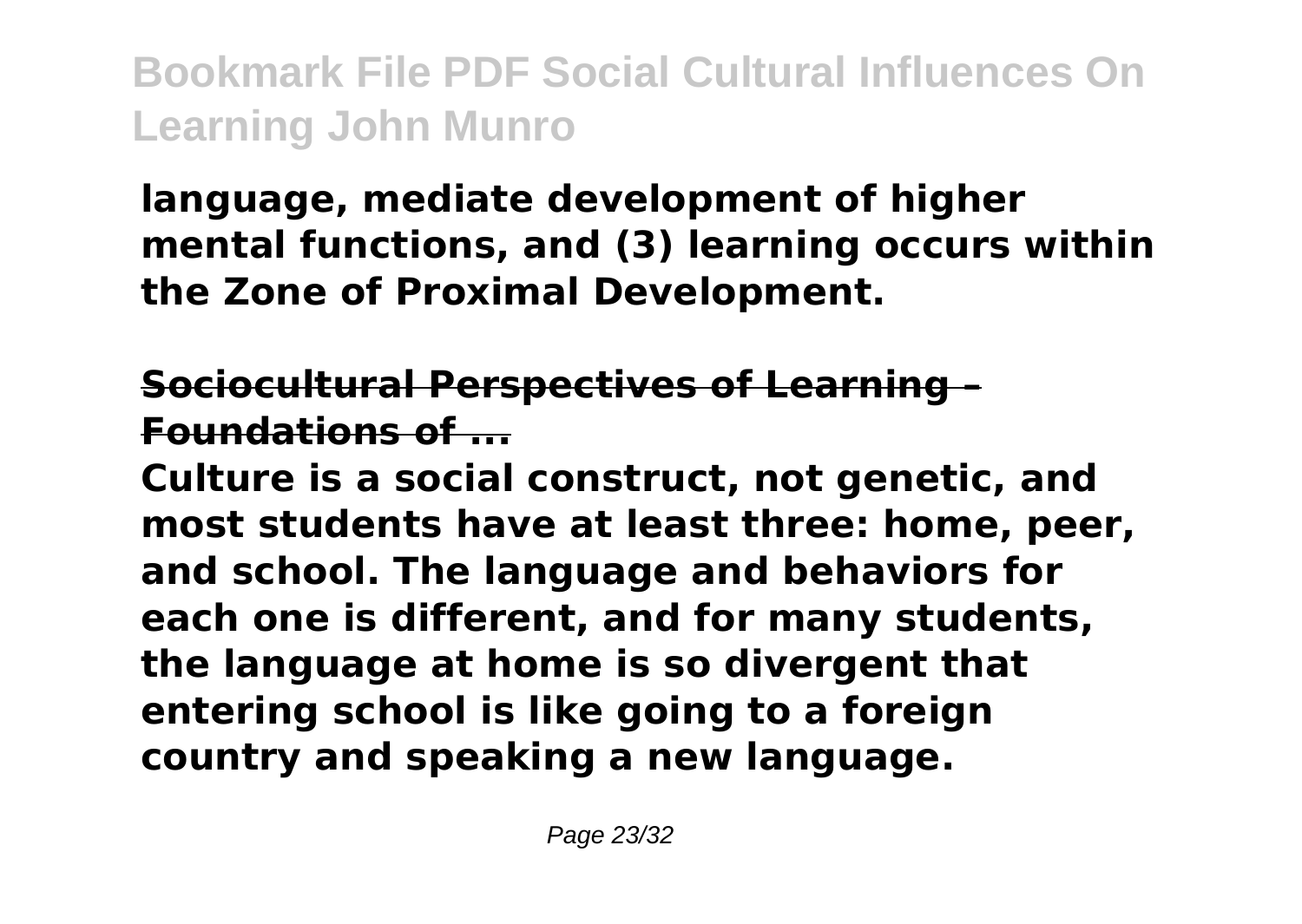**How does culture impact our ability to learn? Children's interaction with their parents often acts as the archetype of how to behave around others – learning a variety of socio-cultural rules, expectations and taboos. For example, young...**

**How culture influences children's development The society and culture in which one grows up influence everything from developmental milestones and parenting styles to what kinds of hardship one is more likely to face. While biological milestones such as puberty tend to be universal across cultures, social milestones,** Page 24/32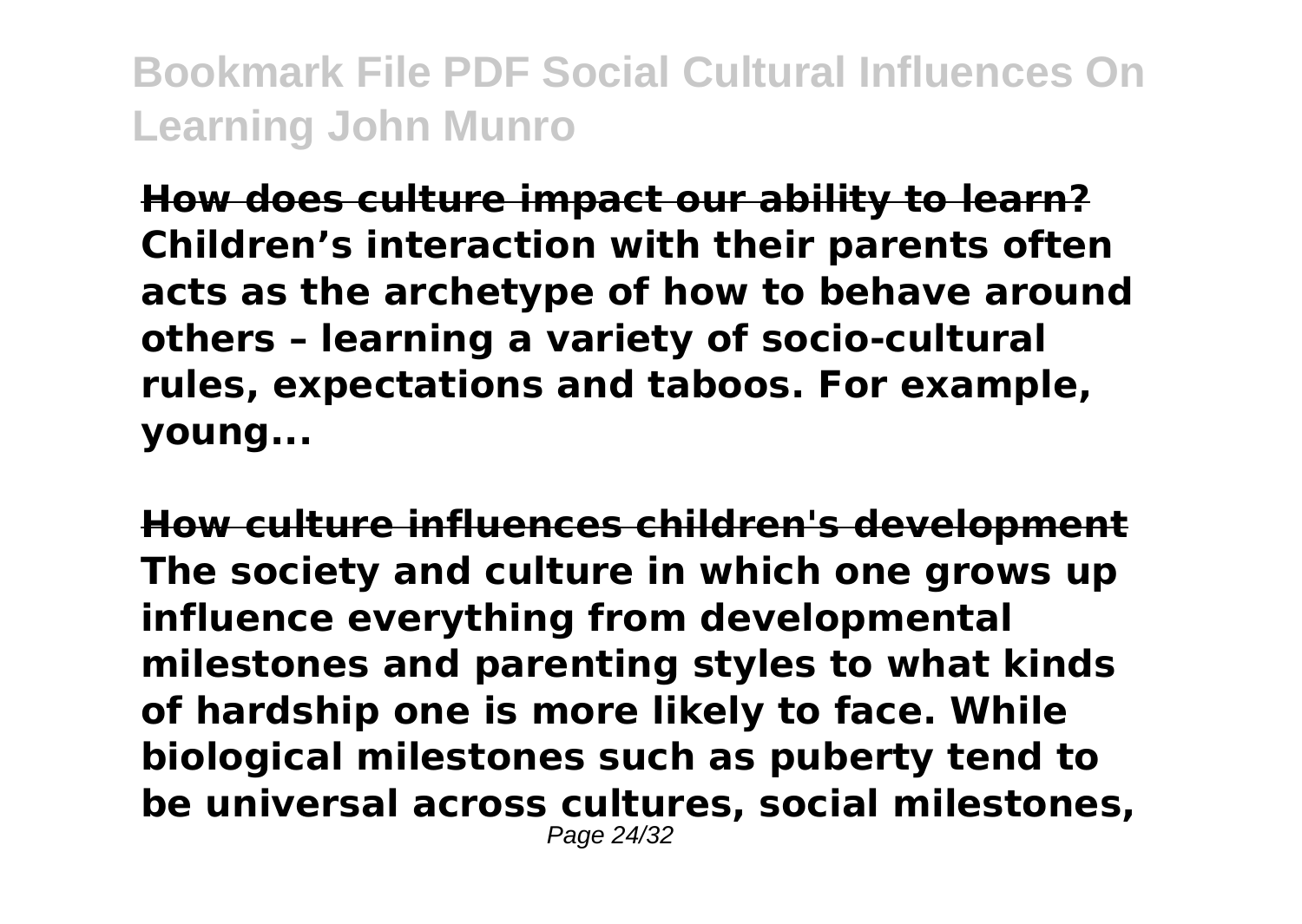**such as the age at which children begin formal schooling or individuate from their parents, can differ greatly from one ...**

**Cultural and Societal Influences on Child Development ...**

**Social Factors in Learning. Learning is greatly influenced by our interactions with significant others and begins immediately at birth. Our first and most primary relationship is with our parents, especially our mothers, and then with our families.**

**Social Factors in Learning | The Clarken** Page 25/32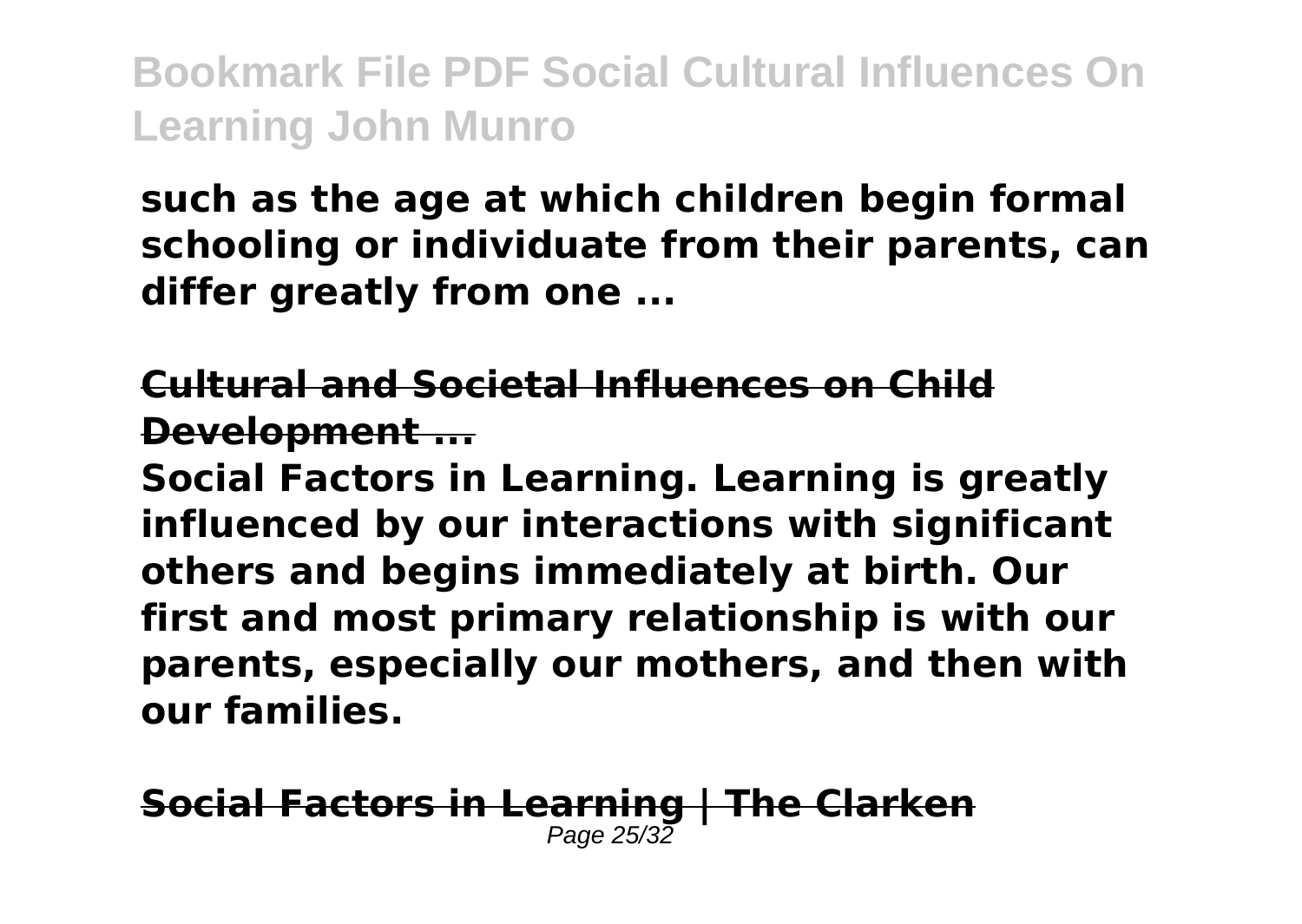#### **Chronicles**

**Social Influences on Cognitive Development Like Piaget, Vygotsky believes that young children are curious and actively involved in their own learning and the discovery and development of new understandings/schema.**

**Lev Vygotsky's Sociocultural Theory | Simply Psychology**

**Social Factors. Personality, self-perception and self-motivation are examples of social indicators that impact motor-skill development 1. Albert Bandura, whose social learning theory focuses on how children learn in all areas of** Page 26/32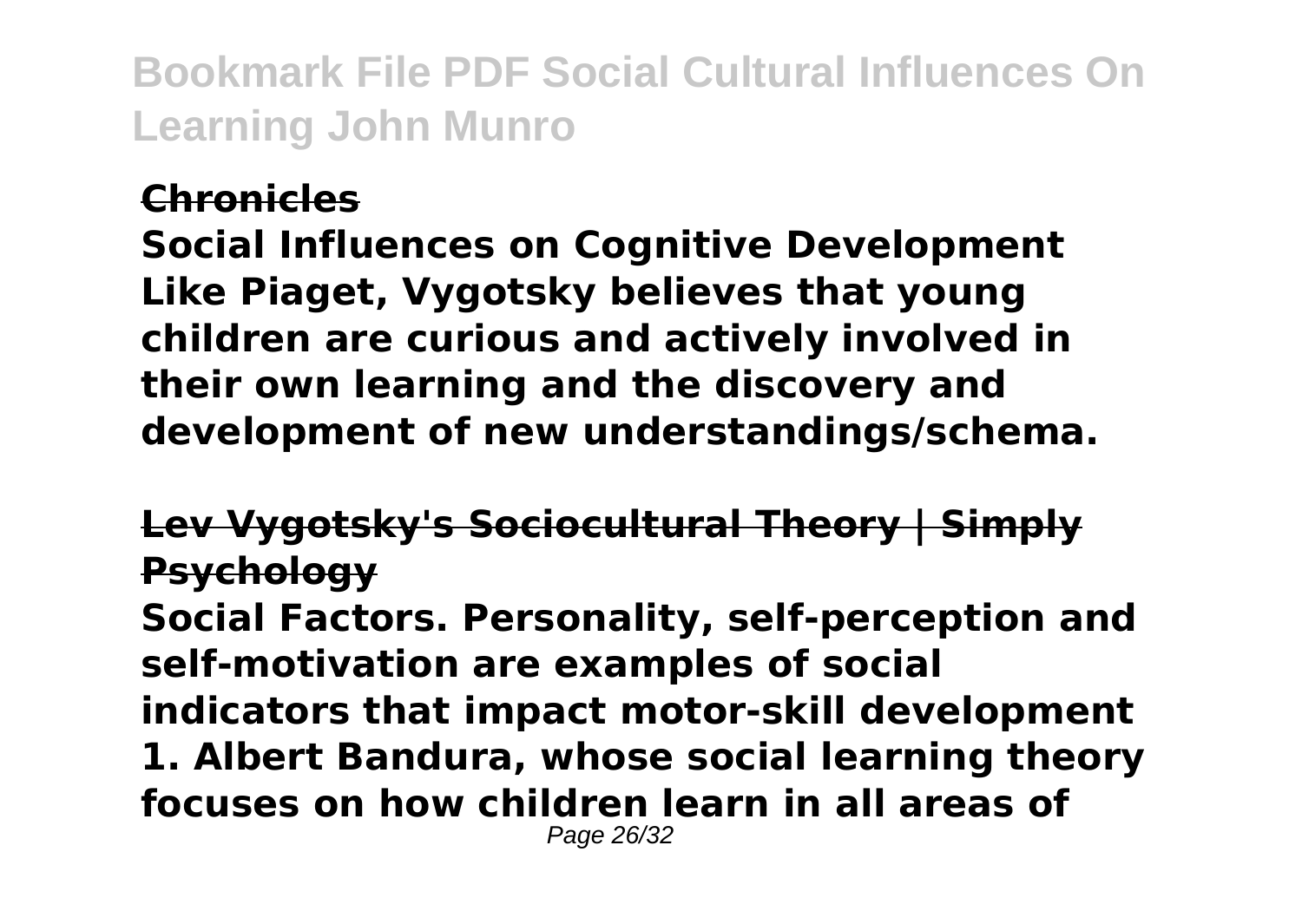**development, suggests that children who believe they can acquire new skills are more likely to try harder when challenged, less likely to become discouraged and more likely to positively react to learning experiences.**

### **Environmental, Cultural and Social Factors That Influence ...**

**The Social Learning theory is based on the idea that people learn from one another by observation, imitation, and modelling (Oates et al. 2005). According to Bandura as cited in Oates et al (2005) people learn from watching and imitating the behaviour and attitudes they** Page 27/32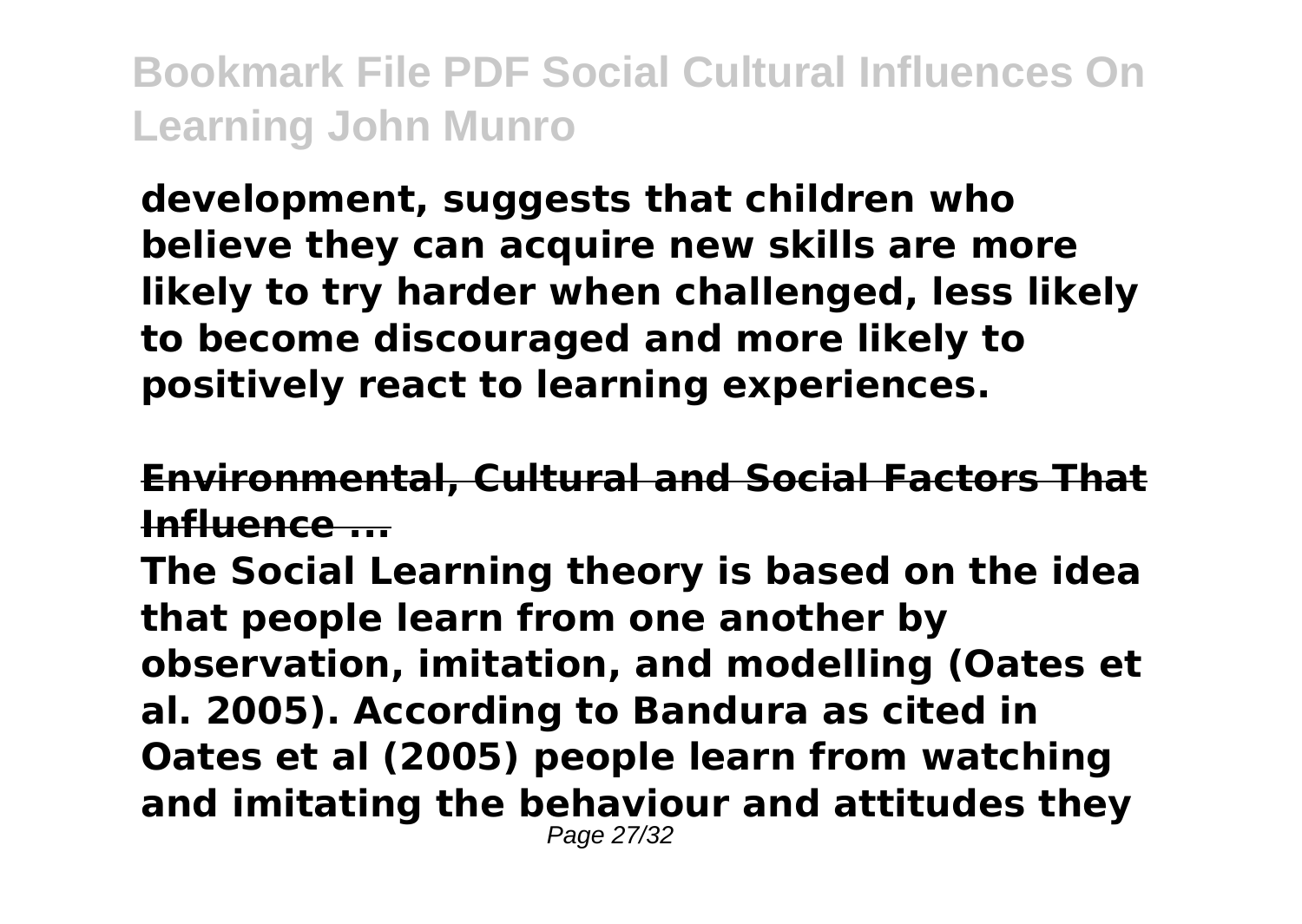# **see in others and the outcomes of those behaviours.**

**The role of social influences on childrens learning**

**Kids from many Latin American and Asian cultures show respect by avoiding the glance of authority figures. A teacher who's unfamiliar with this cultural norm, however, might interpret the lack of eye contact as just the opposite — a sign of disrespect.**

**How cultural differences may affect student performance ...**

Page 28/32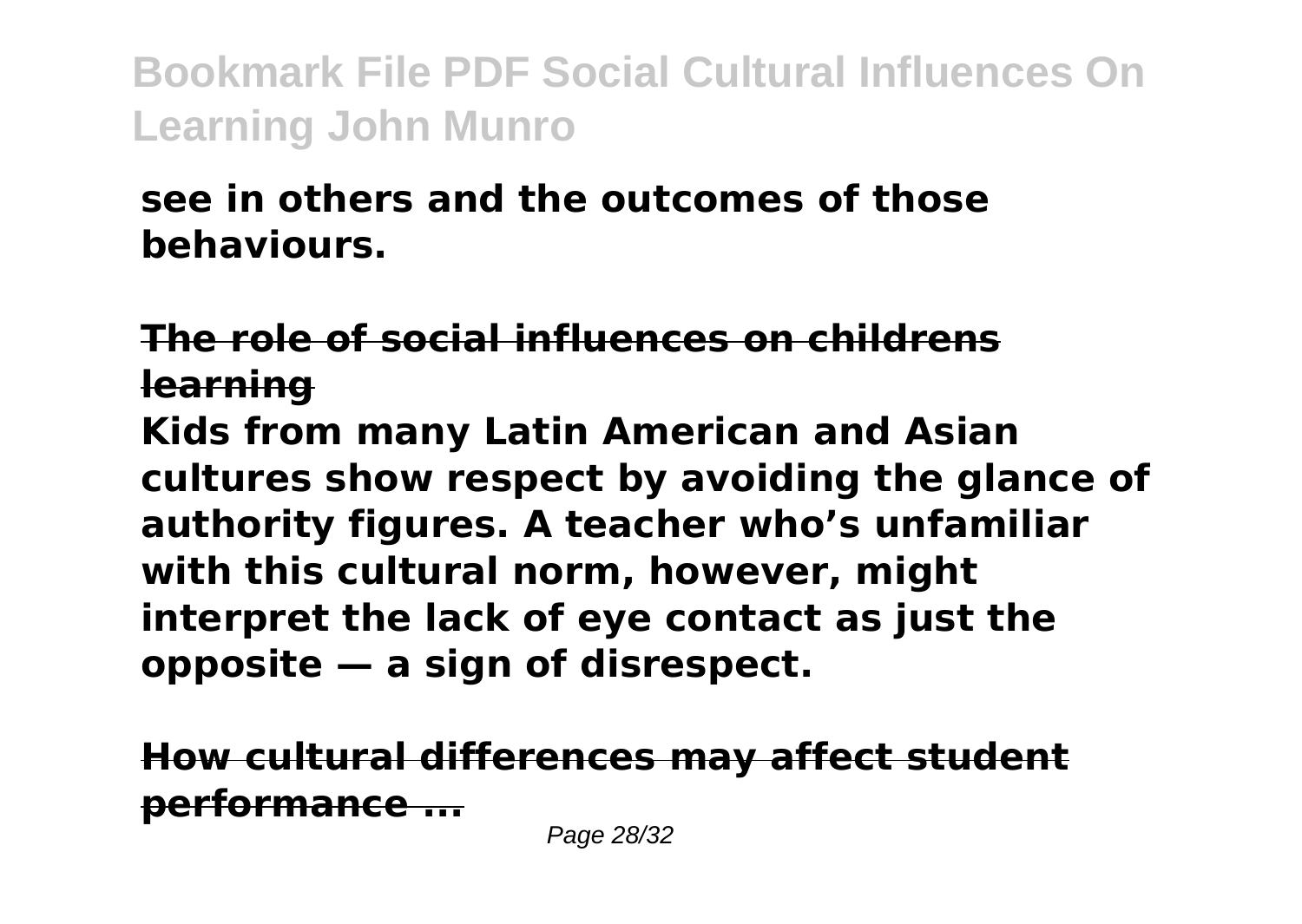**These cultural factors or elements have their roots in the culture of a particular society. When comprehending cultural factors, it is vital to have an understanding of culture. A culture encompasses the system of values, attitudes, beliefs, norms, mores, and taboos in society.**

**Difference Between Social and Cultural Factors | Compare ...**

**A favorable mental attitude facilitates learning. The factor of interest is very closely related in nature to that of symbolic drive and reward. 5. Emotional and social factors: Personal factors, such as instincts and emotions, and social** Page 29/32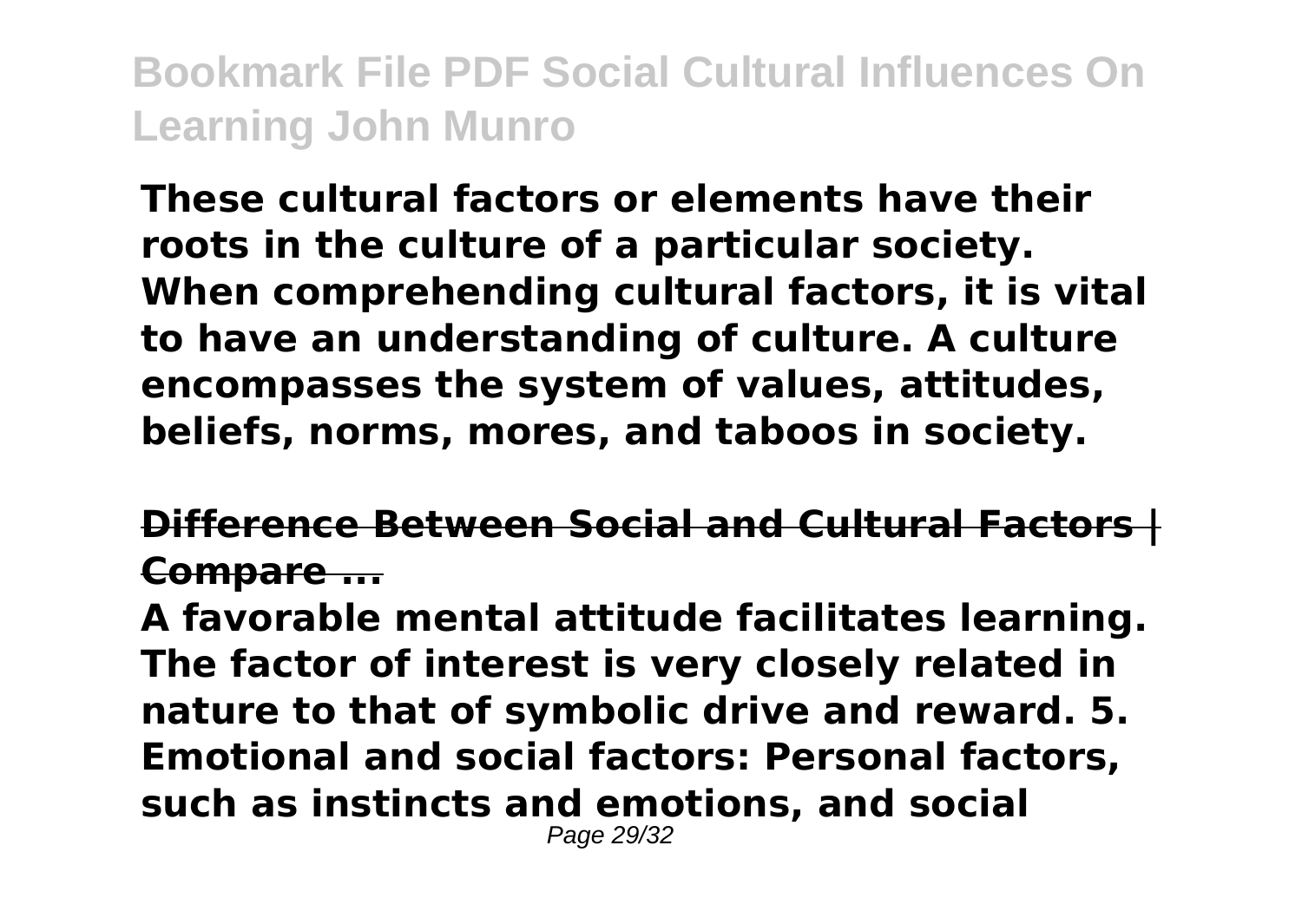**factors, such as cooperation and rivalry, are directly related to a complex psychology of motivation.**

### **7 Important Factors that May Affect the Learning Process**

**Culture is a critical component of any learning environment. It is important to be aware of the influence of culture within any particular learning context, and to try and shape that culture as much as possible towards supporting the kind of learning environment that you believe will be most effective.**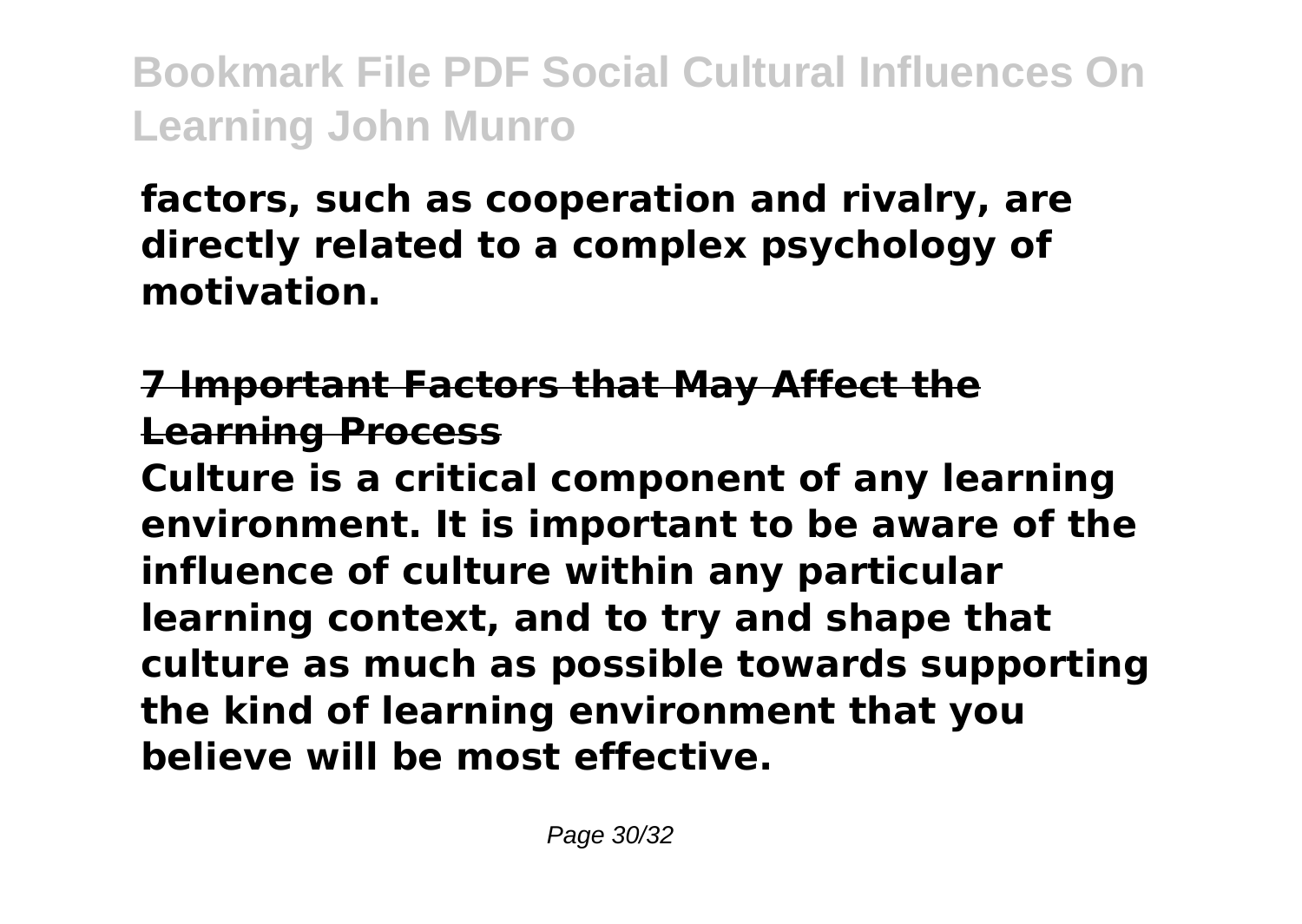### **A.9 Culture and learning environments – Teaching in a ...**

**Introduction to the sociocultural approach and an exploration of how our culture influences the way in which we learn and think. Psychology is a broad area of study with several theories and schools of thought that help us understand and make sense of human behavior.**

**Sociocultural Approach - Psychologist World Social and Cultural Influences. ... But the same idea applies to simply learning their first language. Children who have more experiences, from museums, to travel, to interactions in the** Page 31/32